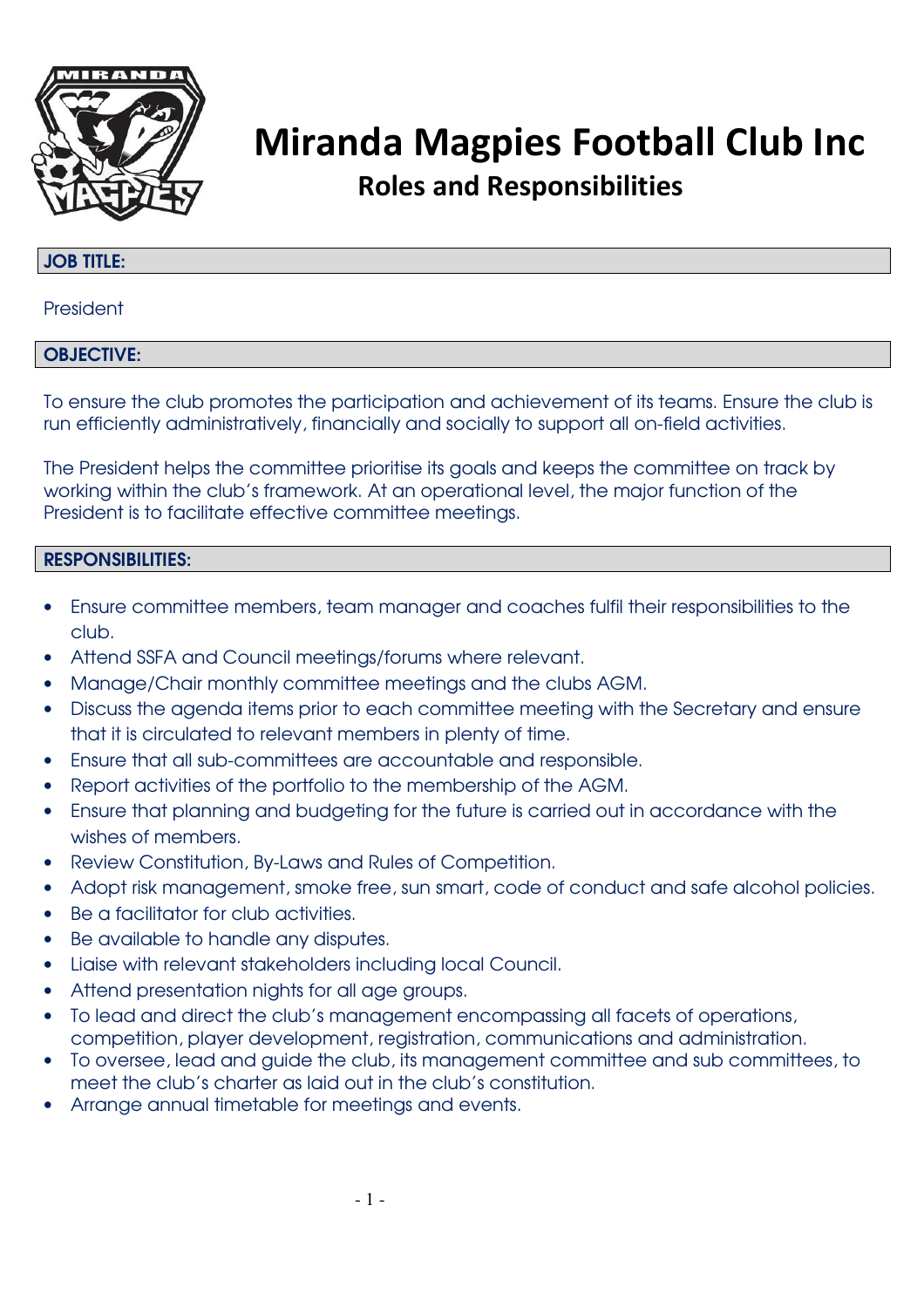

### RELATIONSHIPS:

- The President reports to the club's members and General Committee of the club.
- A close relationship is required with all SSFA departments.
- Supports all managers, committee members, coaches, players and staff.

### ACCOUNTABILITY:

• The President is accountable to the members and General Committee of the club. The estimated time commitment required as the President is 3-4 hours per week.

#### ESSENTIAL SKILLS:

- Well informed of all club activities.
- Aware of the future direction and plans of club meetings.
- Able to chair committee or executive meetings.
- A good understanding of league requirements at local, regional and higher levels.
- Possesses a good working knowledge of the club's Constitution, rules and the duties of its office holders and sub-committees.
- Well versed in the rules or procedures for varying meeting types and unbiased and impartial on all issues.
- Well informed about the purpose of any meeting and items to be covered and is able to avoid repetition, arguments, interruptions and deviation from the matter under discussion.
- Receptive to change.
- Dedicated club person.
- Be approachable.

- Ability to plan events and activities for a year.
- Financial skills/knowledge.
- Empathy.
- Communication and negotiating skills.
- Listening skills.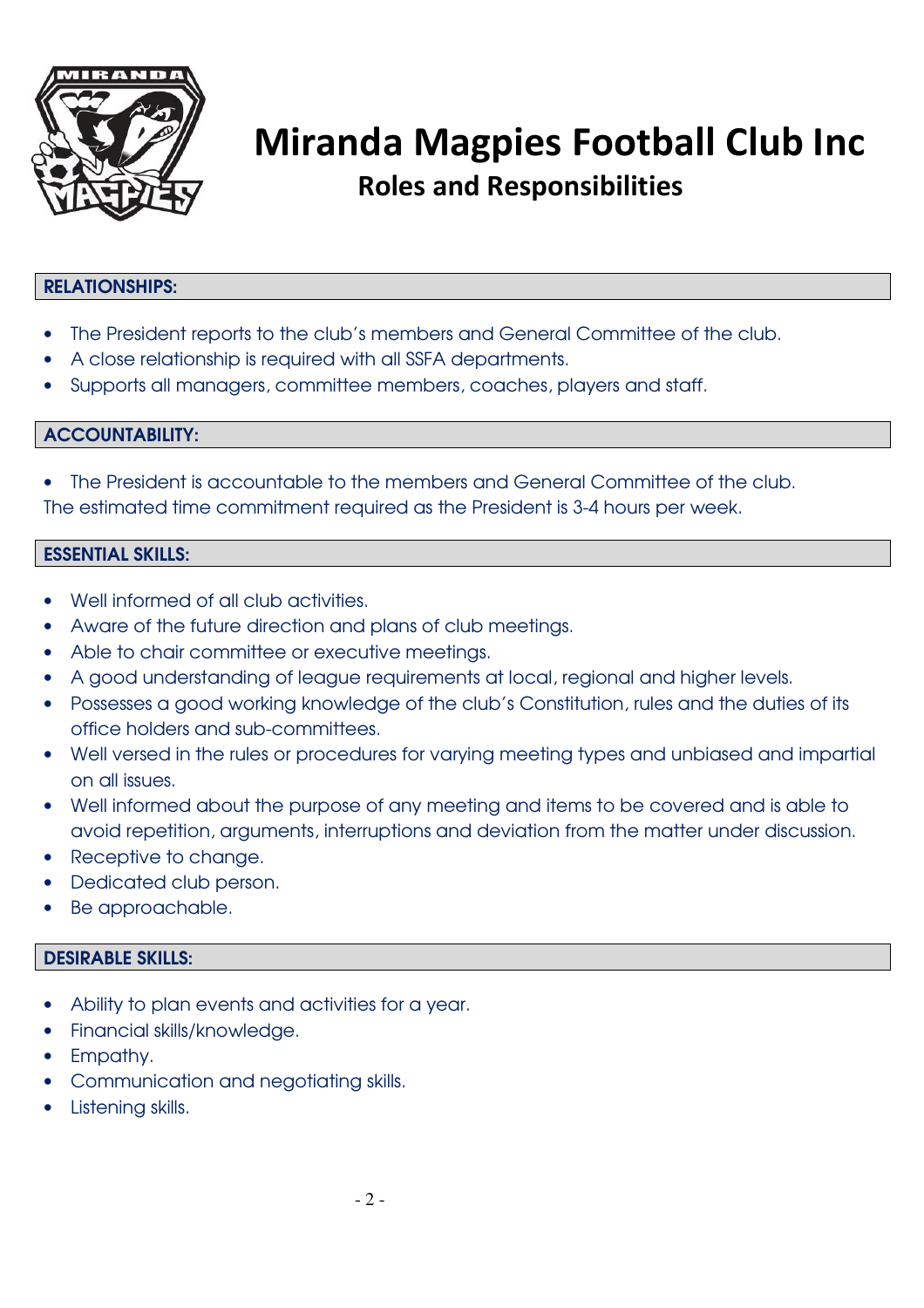

#### JOB TITLE:

Senior Vice President

#### OBJECTIVE:

To ensure the club promotes the participation and achievement of its teams. Ensure the club is run efficiently administratively, financially and socially to support all on-field activities.

The Senior Vice President assists the President in helping the committee prioritise its goals and keeps the committee on track by working within the club's framework.

- To assist the President to ensure committee members, team manager and coaches fulfil their responsibilities to the club.
- Attend SSFA and Council meetings/forums where relevant.
- Manage/Chair monthly committee meetings if the President is absent.
- Ensure that all sub-committees are accountable and responsible.
- Ensure that planning and budgeting for the future is carried out in accordance with the wishes of members.
- Assist in adopting a risk management, smoke free, sun smart, code of conduct and safe alcohol policies.
- Be a facilitator for club activities.
- Be available to handle any disputes.
- Liaise with relevant stakeholders including local Council.
- Attend presentations for all age groups.
- To assist in directing the club's management encompassing all facets of operations, competition, player development, registration, communications and administration.
- To assist in guiding the club, its management committee and sub committees, to meet the club's charter as laid out in the club's constitution.
- Compose Training Field allocations and timetable.
- To act as coaching and development Manager overseeing all coaching programs
- To liaise with and support all members of the committee.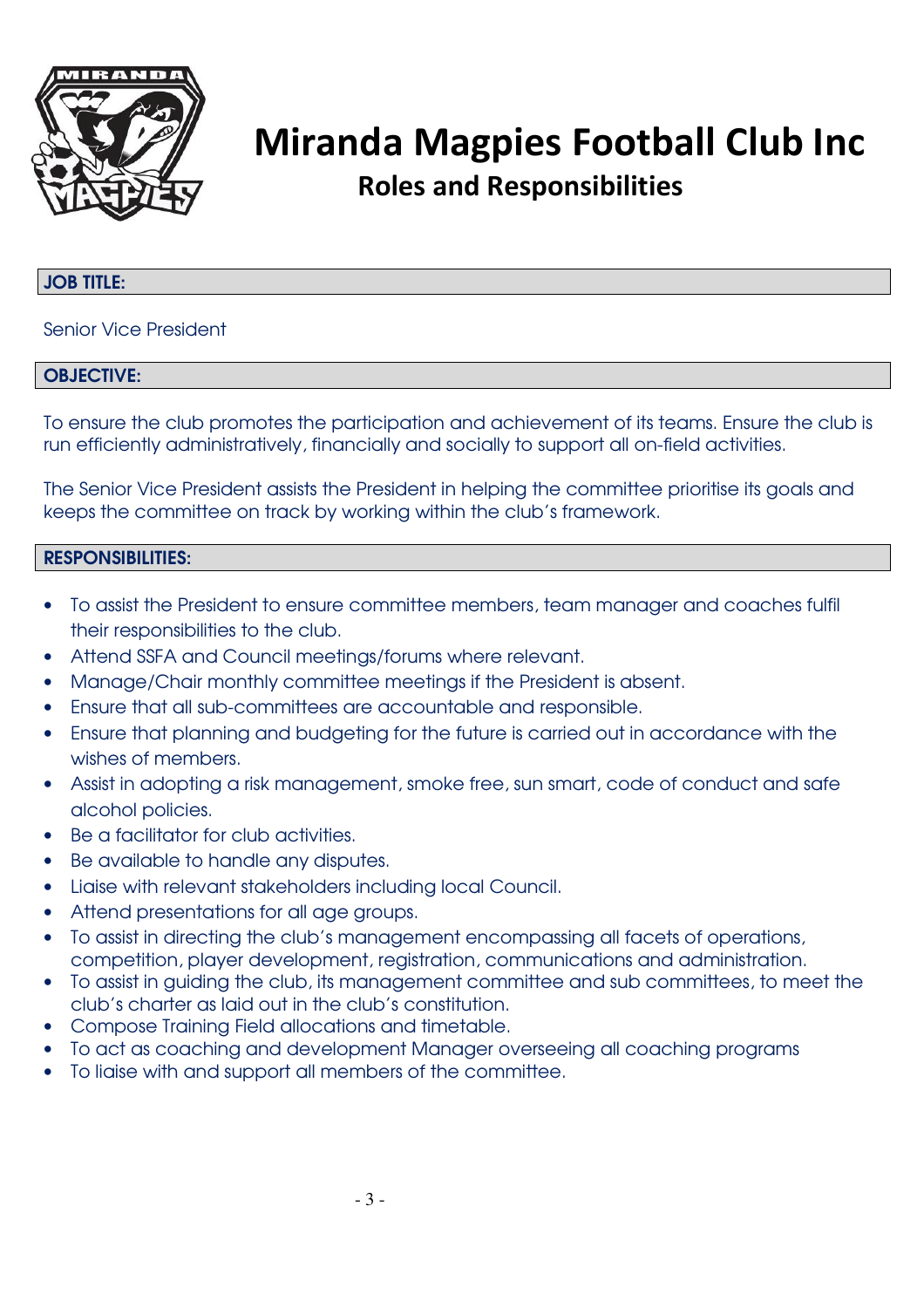

#### RELATIONSHIPS:

- The Senior Vice President reports to the President and General Committee of the club.
- A close relationship is required with all Executive and Management Team members.
- Supports all managers, committee members, coaches, players and staff.

#### ACCOUNTABILITY:

• The Senior Vice President is accountable to the members and General Committee of the club.

The estimated time commitment required as the Senior Vice President is 2-3 hours per week.

#### ESSENTIAL SKILLS:

- Well informed of all club activities.
- Aware of the future direction and plans of club meetings.
- Able to chair committee or executive meetings.
- A good understanding of league requirements at local, regional and higher levels.
- Possesses a good working knowledge of the club's Constitution, rules and the duties of its office holders and sub-committees.
- Well versed in the rules or procedures for varying meeting types and unbiased and impartial on all issues.
- Well informed about the purpose of any meeting and items to be covered and is able to avoid repetition, arguments, interruptions and deviation from the matter under discussion.
- Receptive to change.
- Dedicated club person.
- Be approachable.

- Ability to plan events and activities for a year.
- Financial skills/knowledge.
- Empathy.
- Communication and negotiating skills.
- Listening skills.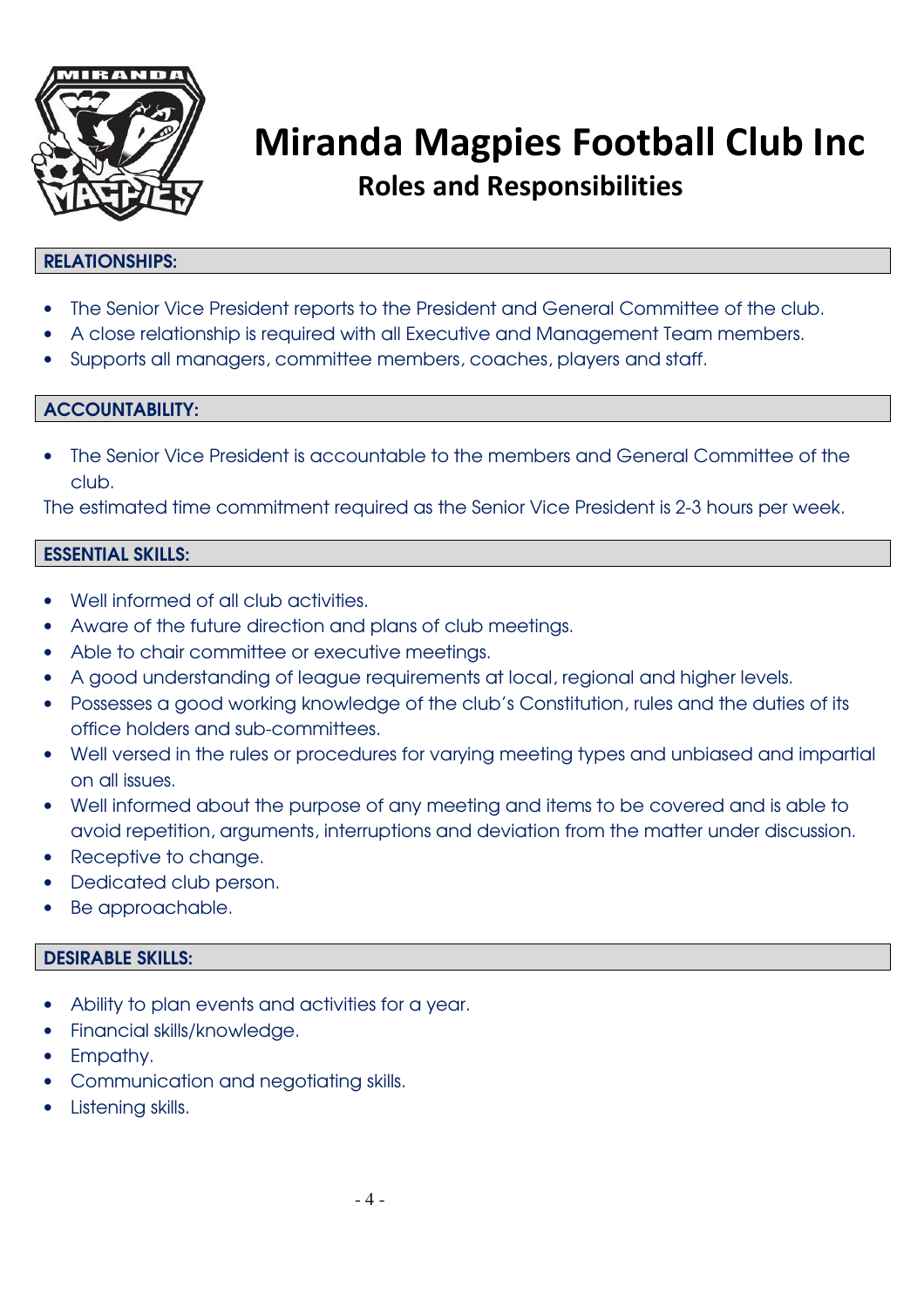

#### JOB TITLE:

### Junior Vice President

#### OBJECTIVE:

To ensure the club promotes the participation and achievement of its teams. Ensure the club is run efficiently administratively, financially and socially to support all on-field activities.

The Senior Vice President assists the President in helping the committee prioritise its goals and keeps the committee on track by working within the club's framework.

- To assist the President to ensure committee members, team manager and coaches fulfil their responsibilities to the club.
- Attend SSFA and Council meetings/forums where relevant.
- Manage/Chair monthly committee meetings if the President and Senior VP are absent.
- Ensure that all sub-committees are accountable and responsible.
- Ensure that planning and budgeting for the future is carried out in accordance with the wishes of members.
- Assist in adopting a risk management, smoke free, sun smart, code of conduct and safe alcohol policies.
- Be a facilitator for club activities.
- Be available to handle any disputes.
- Liaise with relevant stakeholders including local Council.
- Attend presentations for all age groups.
- To assist in directing the club's management encompassing all facets of operations, competition, player development, registration, communications and administration.
- To assist in guiding the club, its management committee and sub committees, to meet the club's charter as laid out in the club's constitution.
- To liaise with and support all members of the committee.
- Liaise with equipment officer to ensure all equipment and facilities (including posts, flags, nets, line markers, keys, etc.) are maintained and in good order.
- Act as SSFA wet weather contact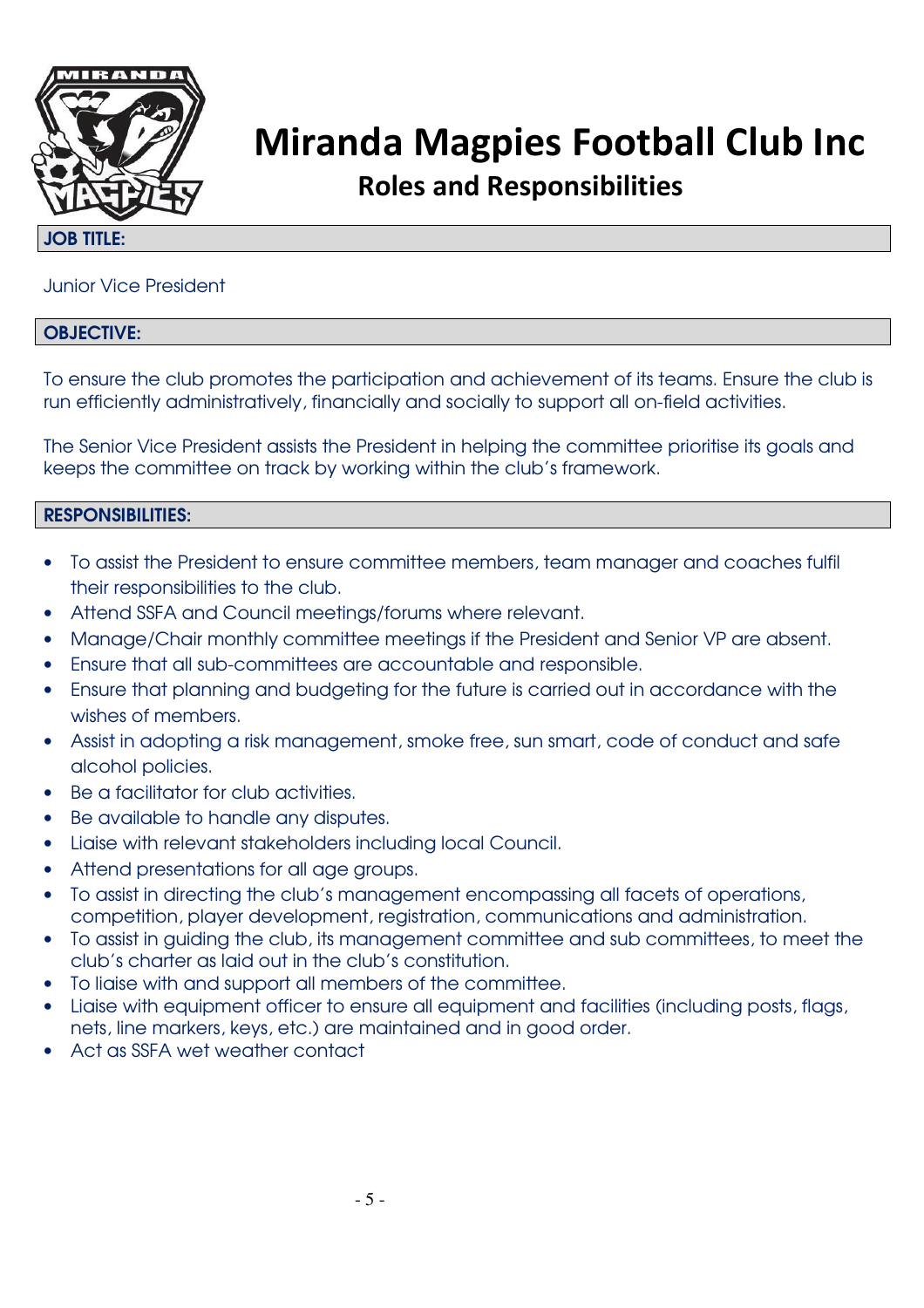

#### RELATIONSHIPS:

- The Junior Vice President reports to the President and General Committee of the club.
- A close relationship is required with all Executive and Management Team members.
- Supports all managers, committee members, coaches, players and staff.

#### ACCOUNTABILITY:

• The Junior Vice President is accountable to the members and General Committee of the club.

The estimated time commitment required as the Junior Vice President is 2-3 hours per week.

#### ESSENTIAL SKILLS:

- Well informed of all club activities.
- Aware of the future direction and plans of club meetings.
- Able to chair committee or executive meetings.
- A good understanding of league requirements at local, regional and higher levels.
- Possesses a good working knowledge of the club's Constitution, rules and the duties of its office holders and sub-committees.
- Well versed in the rules or procedures for varying meeting types and unbiased and impartial on all issues.
- Well informed about the purpose of any meeting and items to be covered and is able to avoid repetition, arguments, interruptions and deviation from the matter under discussion.
- Receptive to change.
- Dedicated club person.
- Be approachable.

- Ability to plan events and activities for a year.
- Financial skills/knowledge.
- Empathy.
- Communication and negotiating skills.
- Listening skills.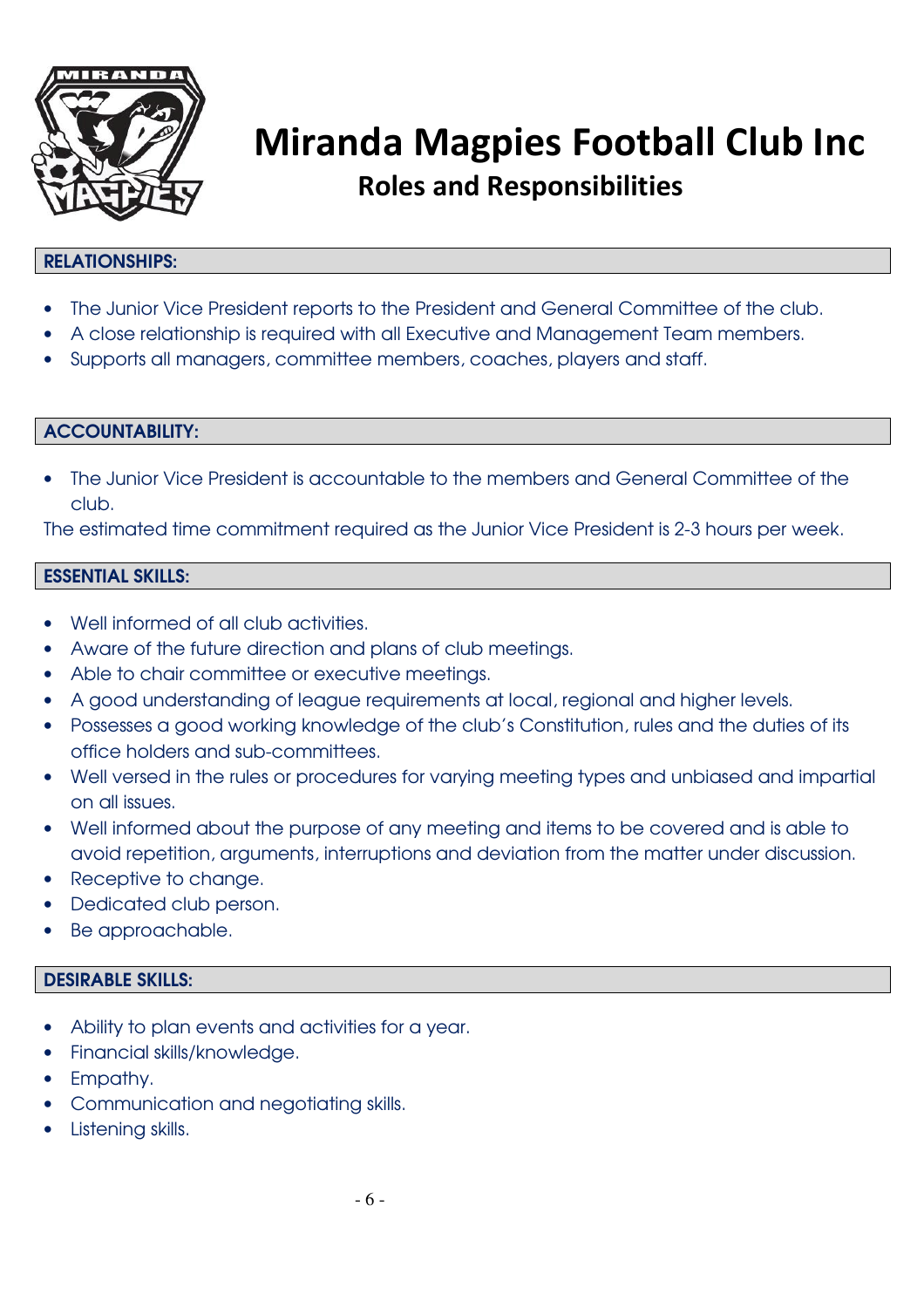

#### JOB TITLE:

**Secretary** 

#### OBJECTIVE:

The club secretary is primarily responsible for all administration duties and provides the coordinating link between member, the committee and various stakeholders.

- Responsible for all communications both internal and external.
- Establish a meeting schedule for General and Executive Committees for the current year.
- Provide secretarial support to the committee, including preparing agendas in consultation with the President.
- Collect and collate reports from office bearers.
- Prepare minutes of all committee and General Meetings of the club, distribute them in accordance with the club's Constitution and file appropriately.
- Prepare a comprehensive report of all activities of the club for presentation to members at the AGM.
- Maintain an accurate copy of the Rules and By-Laws of the club.
- Maintain registers of members' details plus life members and sponsors.
- Be familiar with the roles of the Club, Competition, SSFA and any other body that has governance. Give advice to the President and committee as required.
- Receive all correspondence directed to the club, inform President, react, follow up and distribute to appropriate members.
- Ensure all licenses required by the club are current.
- Act as the Public Officer of the club (Consumer Affairs NSW Incorporated Association).
- Complete annual statements as required by the Incorporations Act.
- Maintain sponsorship records.
- Notice to SSFA and relevant stakeholders regarding changes to committee members and key contacts.
- Distribute insurance claim forms, when requested
- Liaise with the website officer in relation to information to be put on the web site
- Liaise with SSFA association re: draw, amendments, infringements, judiciary committee rulings, etc.
- Revise and amend constitution and membership criteria from time to time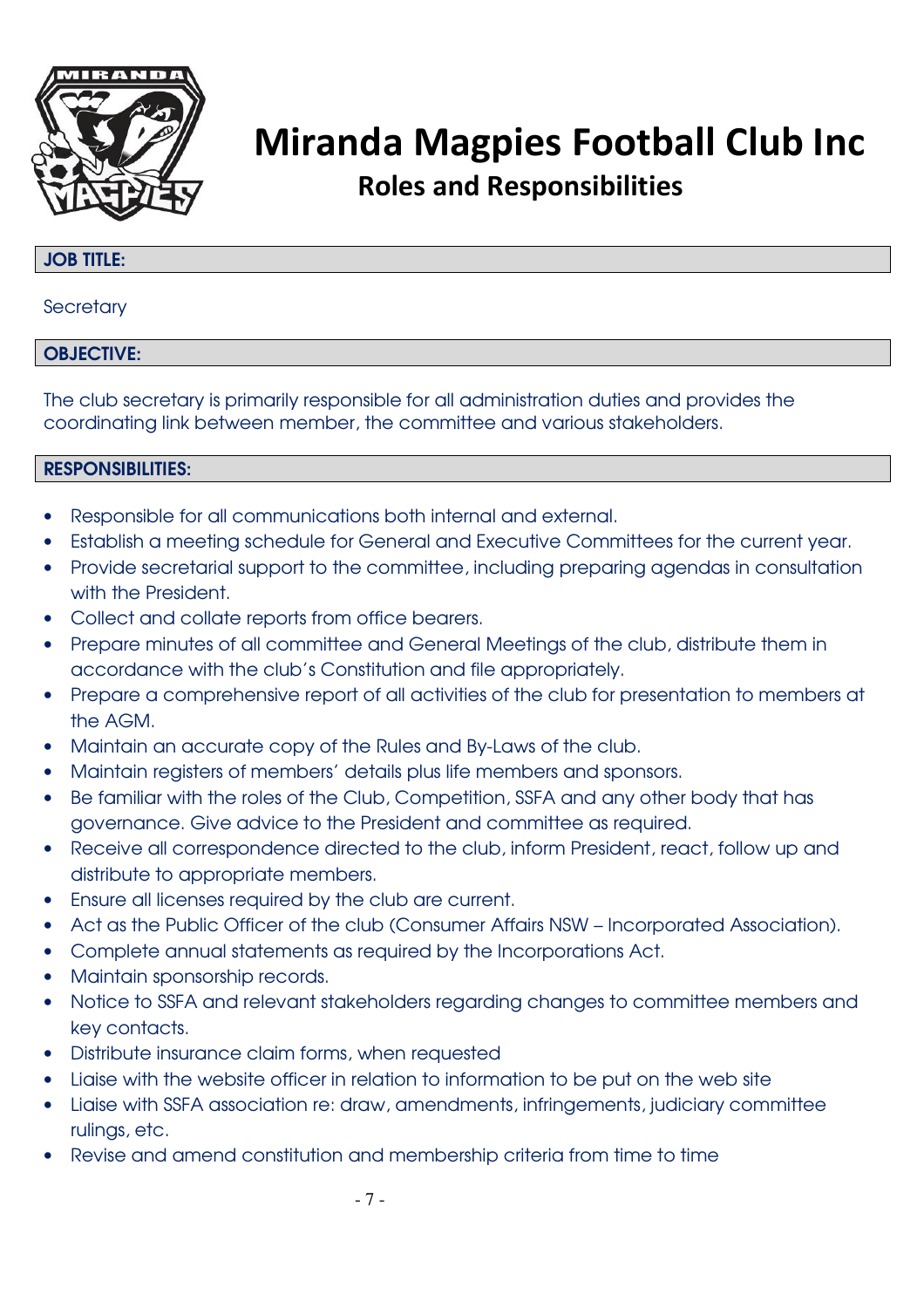

#### RELATIONSHIPS:

- President, Executive committee and General Committee.
- Liaises with all team managers, coaches, players, parents and club staff.
- Will be in regular contact with SSFA, Council and other external stakeholders.

#### ACCOUNTABILITY:

• The Secretary is accountable to the President and General Committee.

The estimated time commitment required as the Secretary is 2-3 hours per week during the season. This may be increased at the beginning of the season.

#### ESSENTIAL SKILLS:

- Enthusiasm and dedication.
- Good leadership skills.
- Good listening ability.
- Effective communicator.
- Clear thinker and positive attitude.
- Able to maintain confidentiality on relevant matters.
- Ability to control and supervise others.
- Organise and delegate tasks.
- Well organised.
- Dedicated club person.

- Minute taking skills.
- Typing/computer skills.
- Negotiating skills.
- Empathy with varying groups of people.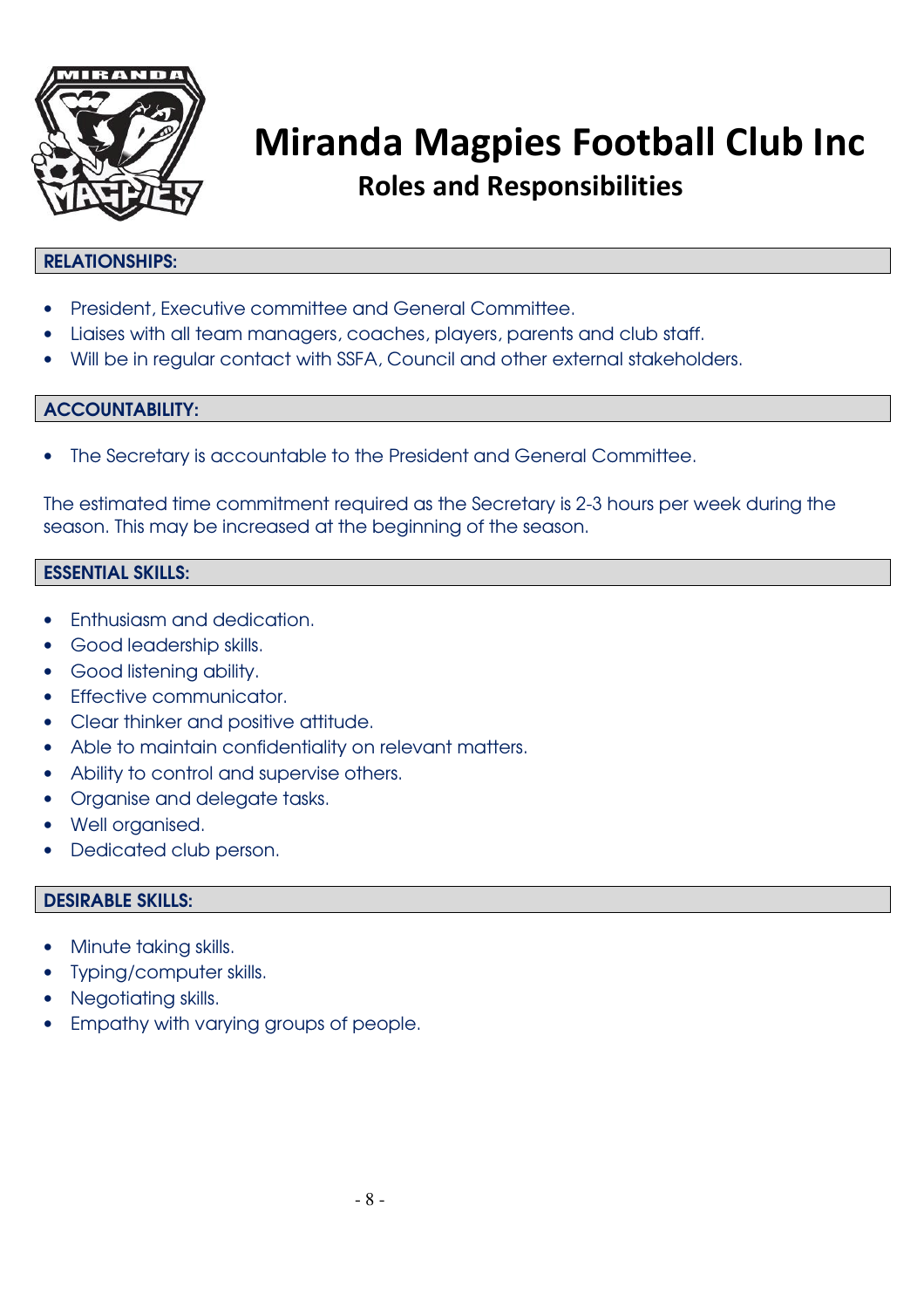

#### JOB TITLE:

#### Assistant Secretary

#### OBJECTIVE:

The club secretary is primarily responsible for all administration duties and provides the coordinating link between member, the committee and various stakeholders.

#### RESPONSIBILITIES:

- Provide secretarial support to the secretary, including preparing agendas of business for management, general meetings and AGM in consultation with the President.
- Collect and collate reports from office bearers.
- Distribute minutes of all committee and General Meetings of the club in accordance with the club's Constitution and file appropriately.
- Maintain an accurate copy of the Rules and By-Laws of the club.
- Maintain registers of members' details plus life members and sponsors.
- Be familiar with the roles of the Club, Competition, SSFA and any other body that has governance. Give advice to the secretary and committee as required.
- Distribute minutes of previous meetings.
- Follow up with communication, correspondence and activities, as requested by the secretary.
- Prepare weekly match sheets for all Saturday and Sunday home games
- Print match listings weekly and put on notice board by Friday afternoon.
- Maintain and update key reaister.

#### RELATIONSHIPS:

- President, Secretary, Competition Secretary and General Committee.
- Liaises with all team managers, coaches, players, parents and club staff.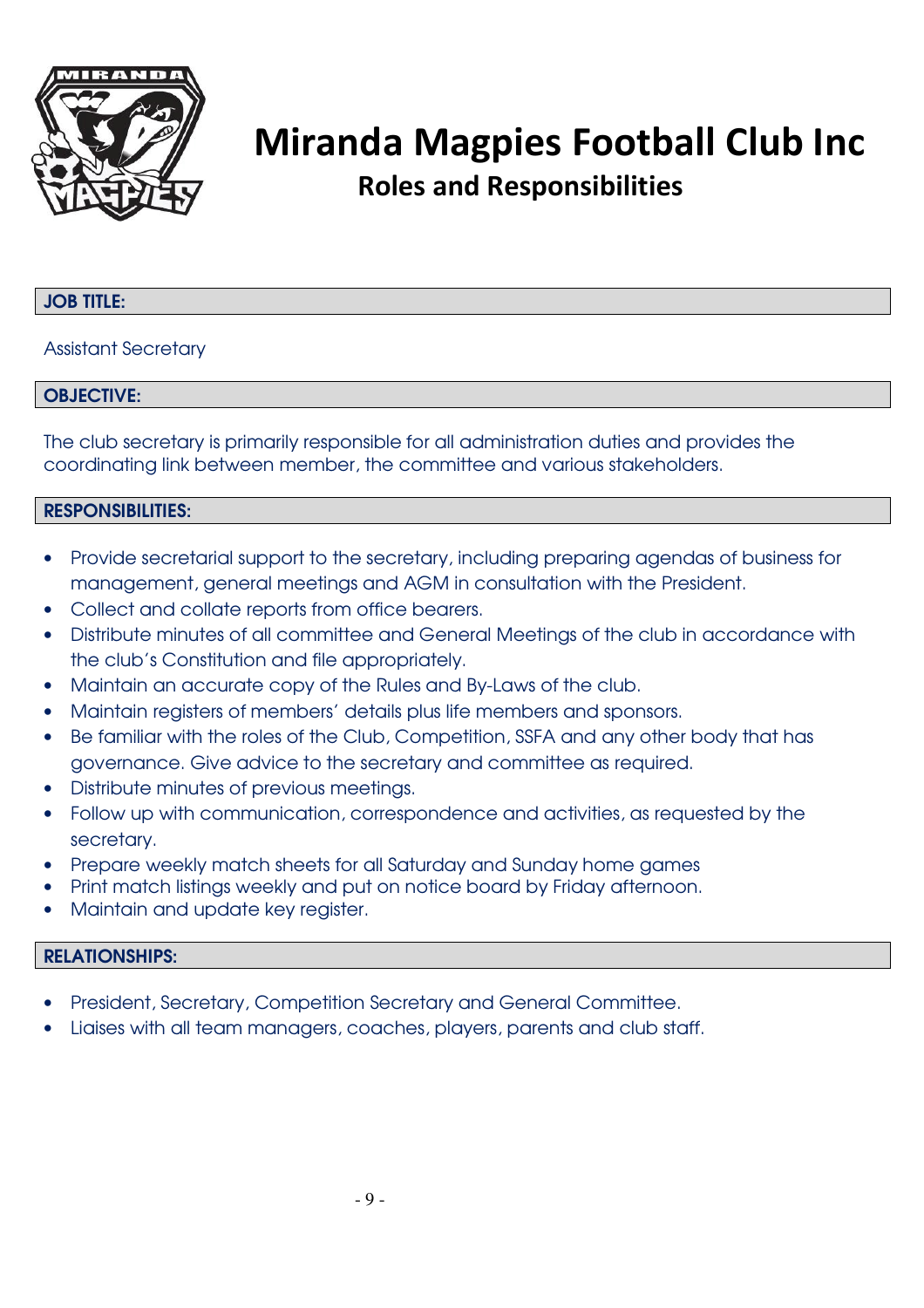

### ACCOUNTABILITY:

• The Assistant Secretary is accountable to the Secretary, President and General Committee.

The estimated time commitment required as the Secretary is 2-3 hours per week during the season. This may be increased at the beginning of the season.

#### ESSENTIAL SKILLS:

- Enthusiasm and dedication.
- Good listening ability.
- Effective communicator.
- Clear thinker and positive attitude.
- Able to maintain confidentiality on relevant matters.
- Well organised.
- Dedicated club person.

- Minute taking skills.
- Typing/computer skills.
- Empathy with varying groups of people.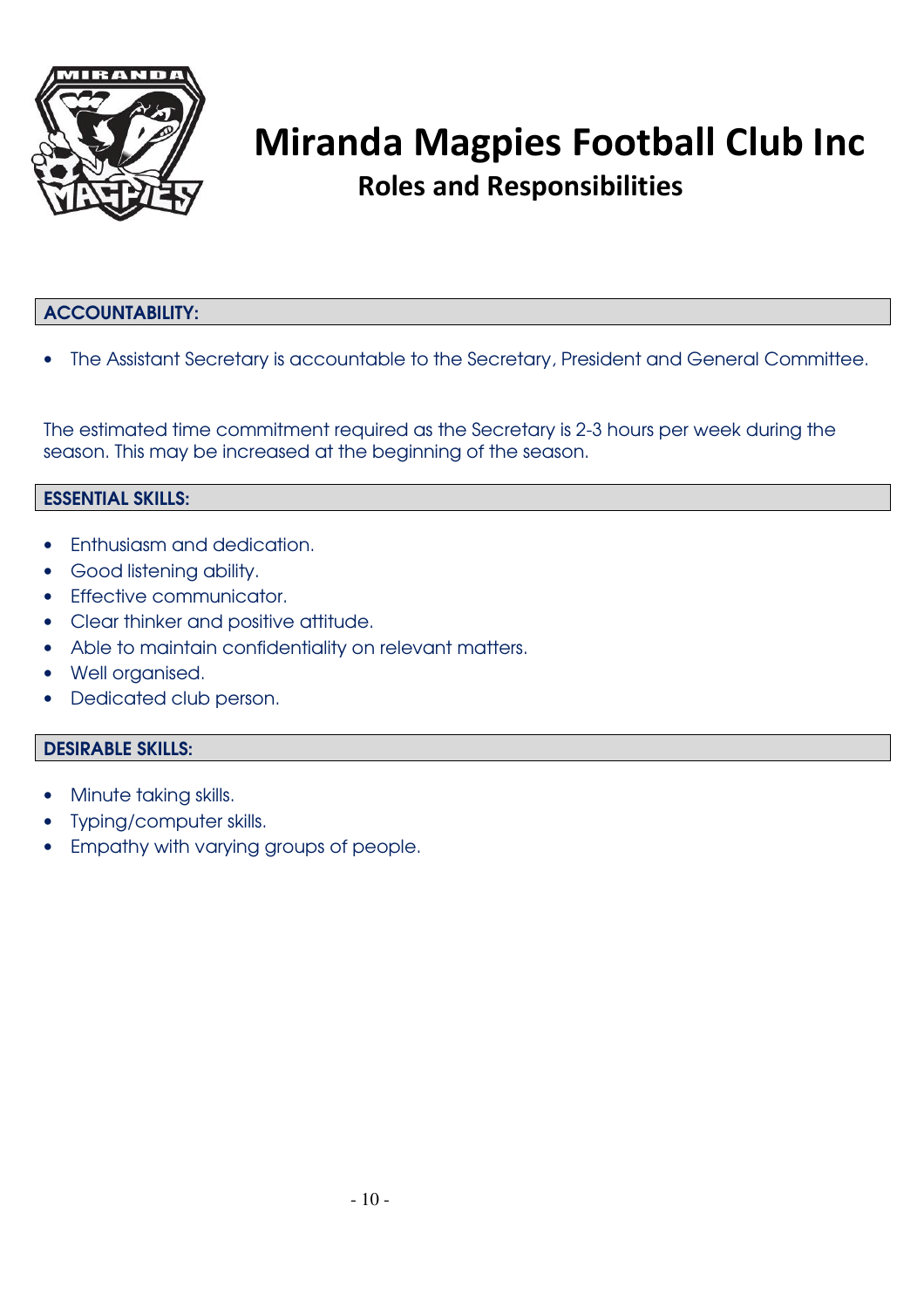

#### JOB TITLE:

Competition Secretary

#### OBJECTIVE:

The competition secretary is primarily responsible for communications on all competition related matters including competition draw and its amendments, Gala Days, State Based competitions to the club's committee and team managers. They provide the coordinating link on all competition matters between member, the committee and various stakeholders including the SSFA.

#### RESPONSIBILITIES:

- To communicate with all team managers/coaches any changes to the competition draw including field and time changes prior to the weekend
- To liaise with the Game Day Operations team for any changes to home fixtures.
- To advise and communicate all rules and regulations to coaches & managers of teams competing in State based competitions such as State Cup and Champion of Champions.
- Assist all coaches/managers or team contacts in rescheduling games prior to the published draw.
- To coordinate all nominations for Mini Roo Gala days, including communications of these events and to assist coaches and managers on how to enter and fee reimbursements etc.
- To oversee that weekly match sheets for all Saturday and Sunday home games and Magpie match listings are placed in clubhouse prior to Friday evening.
- Advise and distribute minutes of rulings from SSFA JC & DP meetings to players that are named in the reports and their respective team managers and advise the appeal process.
- Be familiar with the roles of the Club, Competition rules, SSFA and any other body that has governance. Give advice to the secretary and committee as required.
- Follow up with communication, correspondence and activities, as requested by the secretary.

#### RELATIONSHIPS:

- President, Secretary, Assistant Secretary game day operations manager and General Committee.
- Liaises with all team managers, coaches, players and or their parents.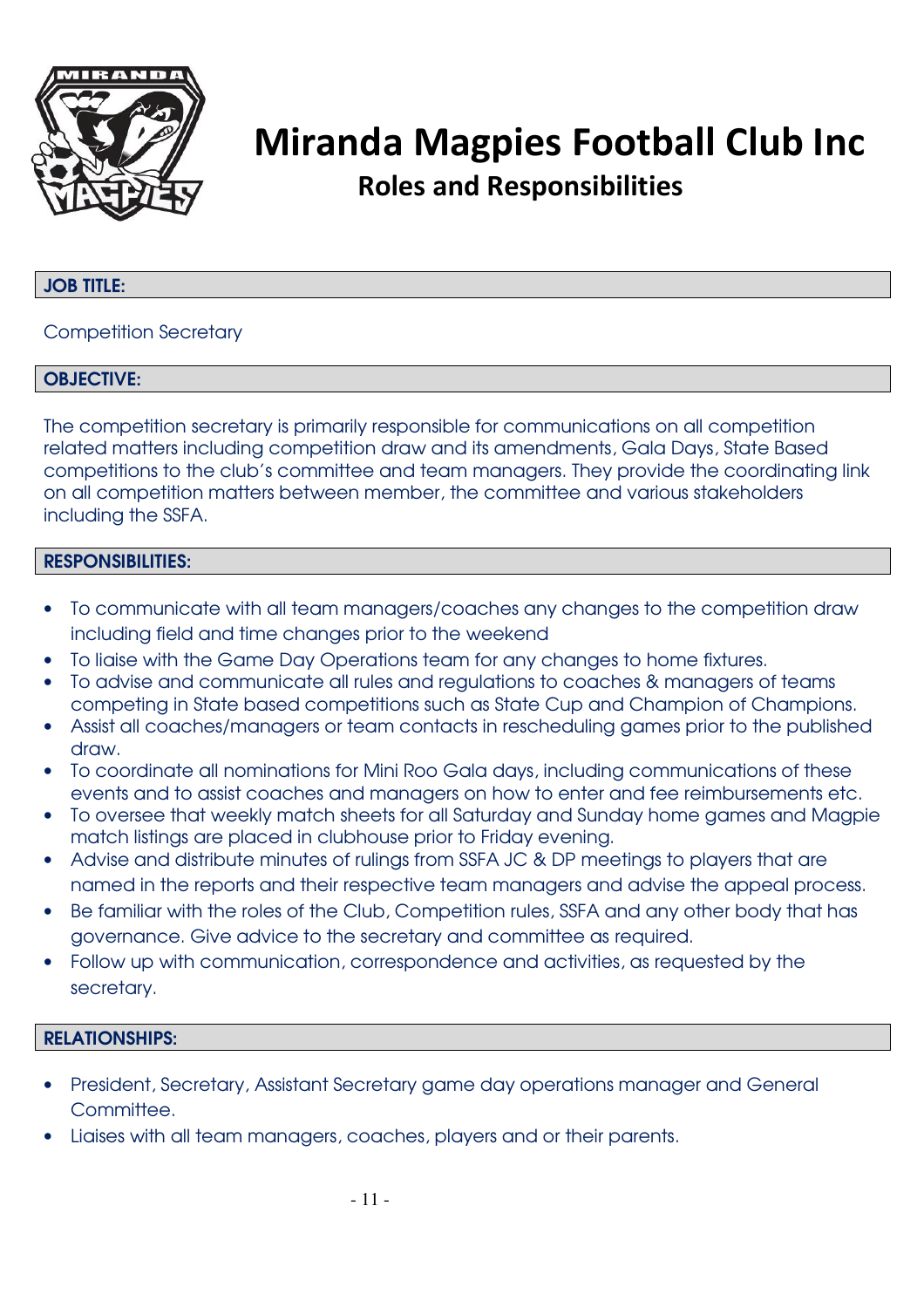

### ACCOUNTABILITY:

• The Competition Secretary is accountable to the President and General Committee.

The estimated time commitment required as the Competition Secretary is 2-3 hours per week during the season. This may be increased at the beginning of the season.

#### ESSENTIAL SKILLS:

- Enthusiasm and dedication.
- Good listening ability.
- Effective communicator.
- Clear thinker and positive attitude.
- Able to maintain confidentiality on relevant matters.
- Well organised.
- Dedicated club person.

- Typing/computer skills.
- Empathy with varying groups of people.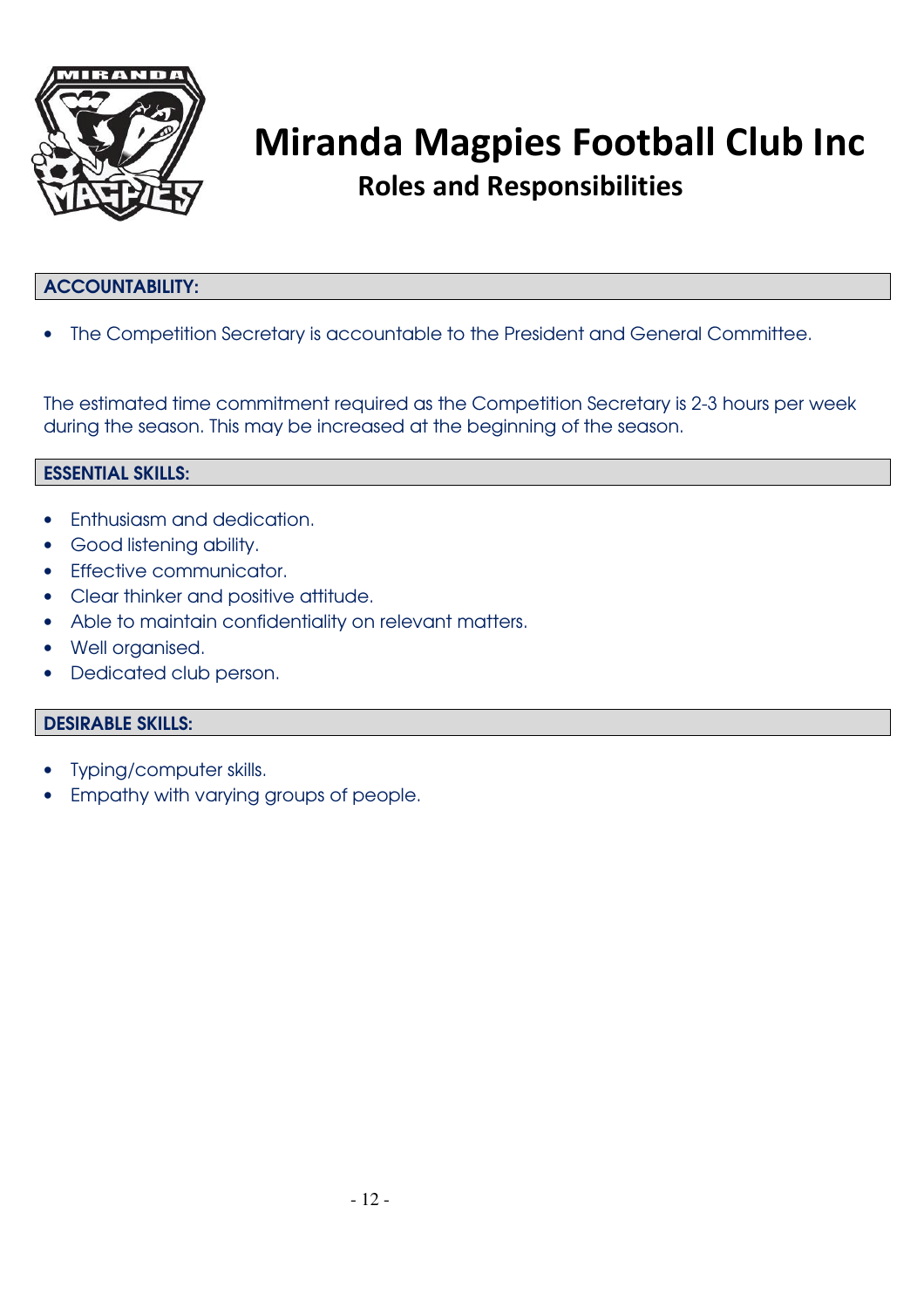

#### JOB TITLE:

**Treasurer** 

#### OBJECTIVE:

To ensure that a financial management and reporting system is put in place and operable so the club committee has an accurate understanding of the financial status of the club at all times.

- Prepare budget, in consultation with the committee to reflect income and expenditure of the club for presentation at the first meeting of the year.
- Ensure all staff and committee members do not exceed authority ceilings for financial expenditure without reference to the Executive Committee.
- Attend to general banking activities.
- Maintain accurate records of income and expenditure.
- Report to the General Committee on a monthly basis.
- Present all accounts for payment for approval.
- Arrange invoices for periodical payments.
- Make details of all accounts available to the club committee and members as provided in the Corporate Affairs Act.
- Organise collection of funds from various events for banking.
- Oversee and seek reports of all other accounts held by sections of the club.
- Ensure all taxation commitments are met by the club.
- Ensure the club finances are appropriately audited.
- Prepare annual financial accounts for auditing and provide the auditor with necessary information.
- Report activities of the portfolio to the membership at the AGM.
- Be one of several bank signatories –
- Monitor sponsorship funds.
- Attend monthly club committee meetings.
- Liaise with SSFA regarding financial payment system.
- Attending all registration days to collect moneys (or issue refunds).
- Responsible for submission of audited annual financial reports to the SSFA and Office of Fair **Trading**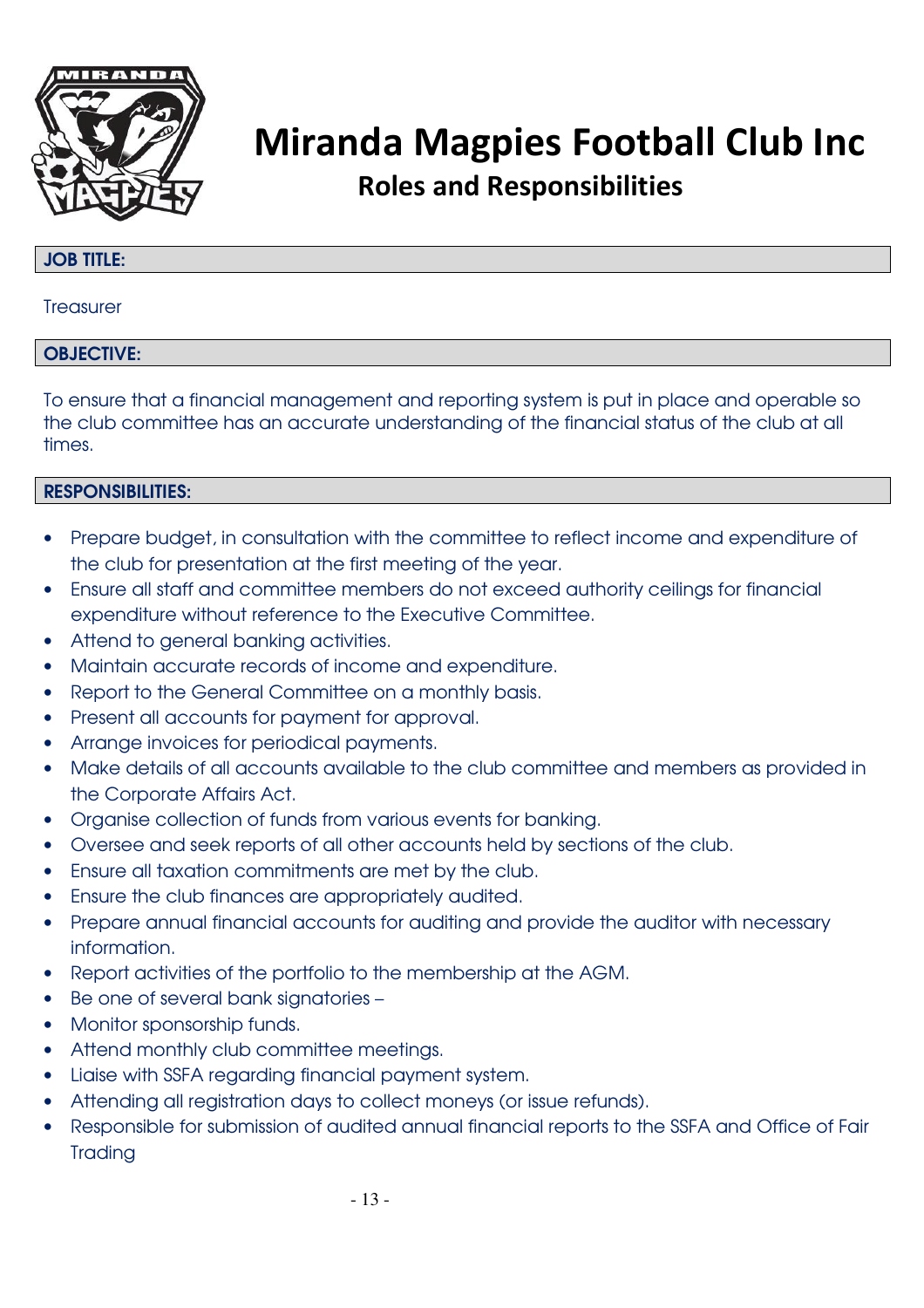

• Co-ordination through the management committee, the setting of club's fees, levies and charges

### RELATIONSHIPS:

- Reports to the President and General Committee.
- Liaise with all members of the Club with financial responsibility.
- Liaise with external creditors and debtors.

### ACCOUNTABILITY:

- The Treasurer is accountable to the President and General Committee.
- The Treasurer shall seek ratification from the General Committee of a club budget, including debt reduction and there after shall have the authority to act within the limits of the budget and strategy approved.
- The Treasurer shall provide a monthly report to the General Committee of all financial transactions.

The estimated time commitment required as the Treasurer is up to 2 hours per week.

### ESSENTIAL SKILLS:

- Enthusiastic and well organised.
- Ability to keep sound records.
- Ability to allocate regular time periods to maintain the books.
- Diligent with receipts and money.
- Ability to work in a logical and orderly manner.
- Willing to learn new skills if necessary.
- Dedicated club person.
- Honest and trustworthy.

- Financial accounting experience.
- Negotiating skills.
- Computer skills.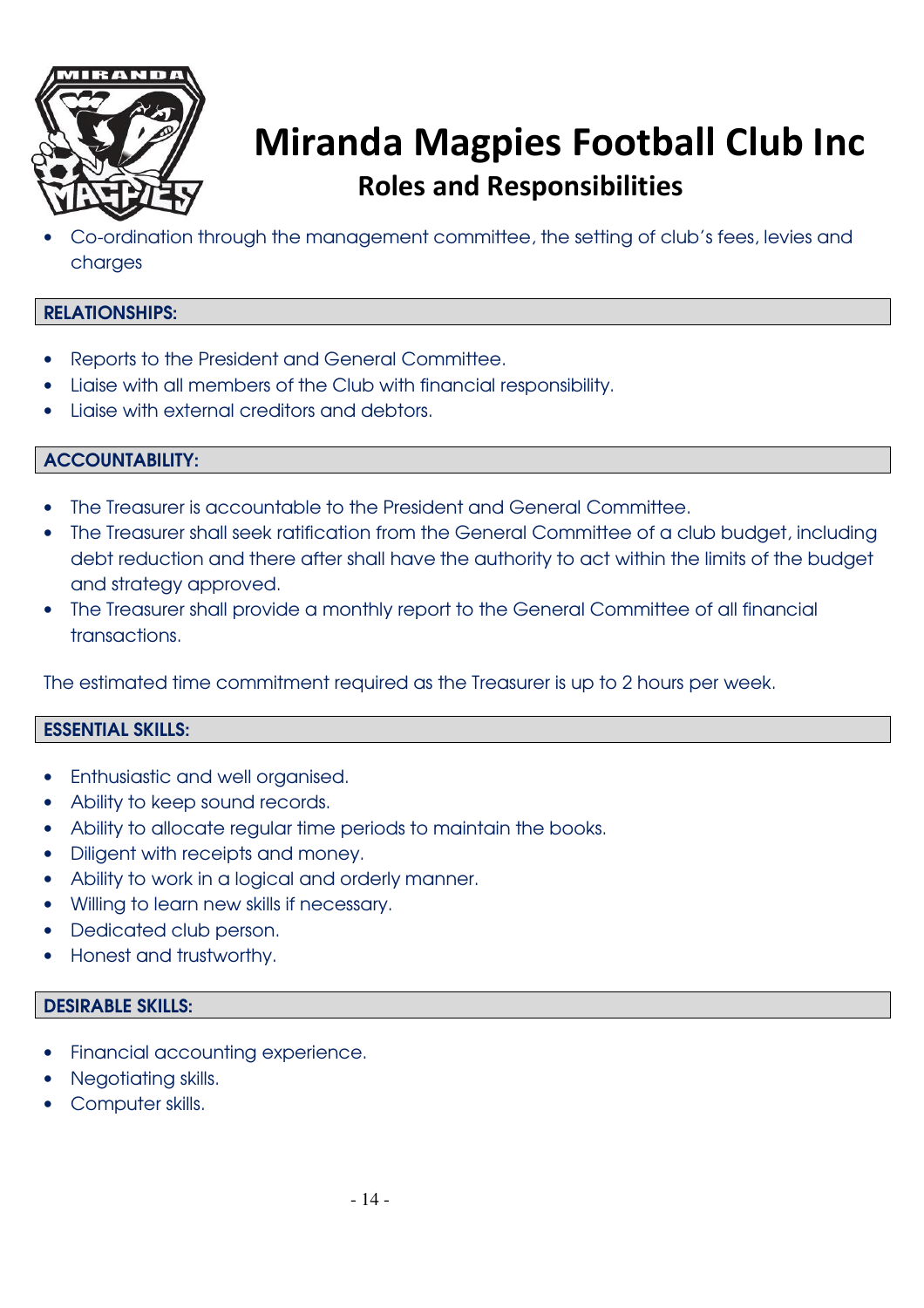

#### JOB TITLE:

#### Assistant Treasurer

#### OBJECTIVE:

To assist the Treasurer ensure that a financial management and reporting system is put in place and operable so the club committee has an accurate understanding of the financial status of the club at all times.

### RESPONSIBILITIES:

- To ligise with and assist the Treasurer
- Assist in general banking activities.
- Assist in banking all moneys on a regular basis
- Payment of all accounts when Treasurer is on LOA
- To stand in for Treasurer and report to the General Committee at the monthly meeting when treasurer is on LOA.
- Organise collection of funds from various events for banking.
- Organising of all floats
- Be one of several bank signatories –
- Monitor sponsorship funds.
- Attend monthly club committee meetings.
- Attending all registration days to collect moneys (or issue refunds).
- To assist in the safe keeping of the combination to the clubs safe and updating combination as required
- To ensure adequate funds are topped up on club debit card

#### RELATIONSHIPS:

- Reports to the President and Treasurer.
- Assists Treasurer to liaise with all members of the Club with financial responsibility.
- Assists Treasurer to liaise with external creditors and debtors.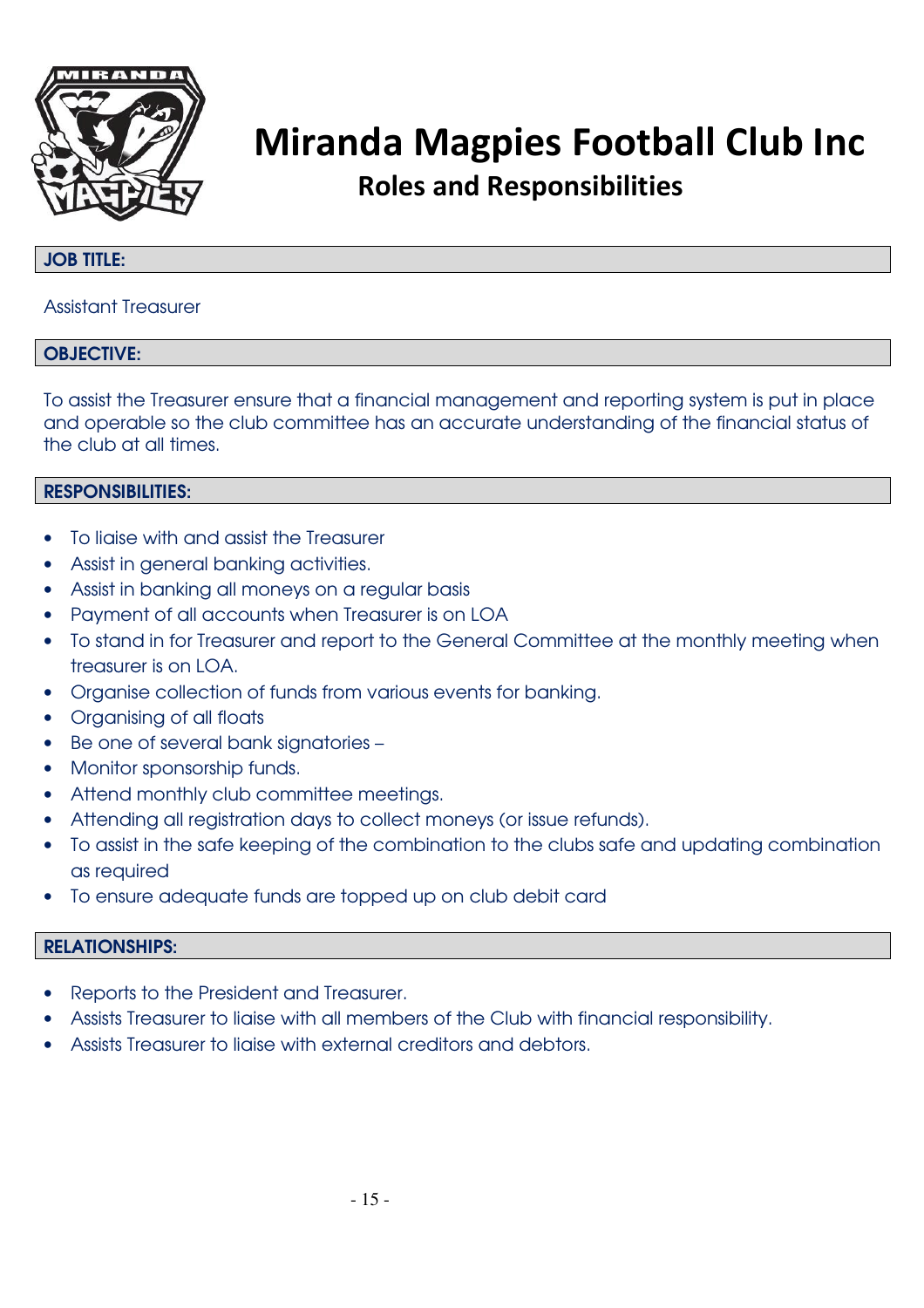

### ACCOUNTABILITY:

• The Assistant Treasurer is accountable to the President and Treasurer.

The estimated time commitment required as the Assistant Treasurer is up to 1 hour per week.

#### ESSENTIAL SKILLS:

- Enthusiastic and well organised.
- Ability to keep sound records.
- Ability to allocate regular time periods to assist in banking all monies.
- Diligent with receipts and money.
- Ability to work in a logical and orderly manner.
- Willing to learn new skills if necessary.
- Dedicated club person.
- Honest and trustworthy.

- Financial accounting experience.
- Negotiating skills.
- Computer skills.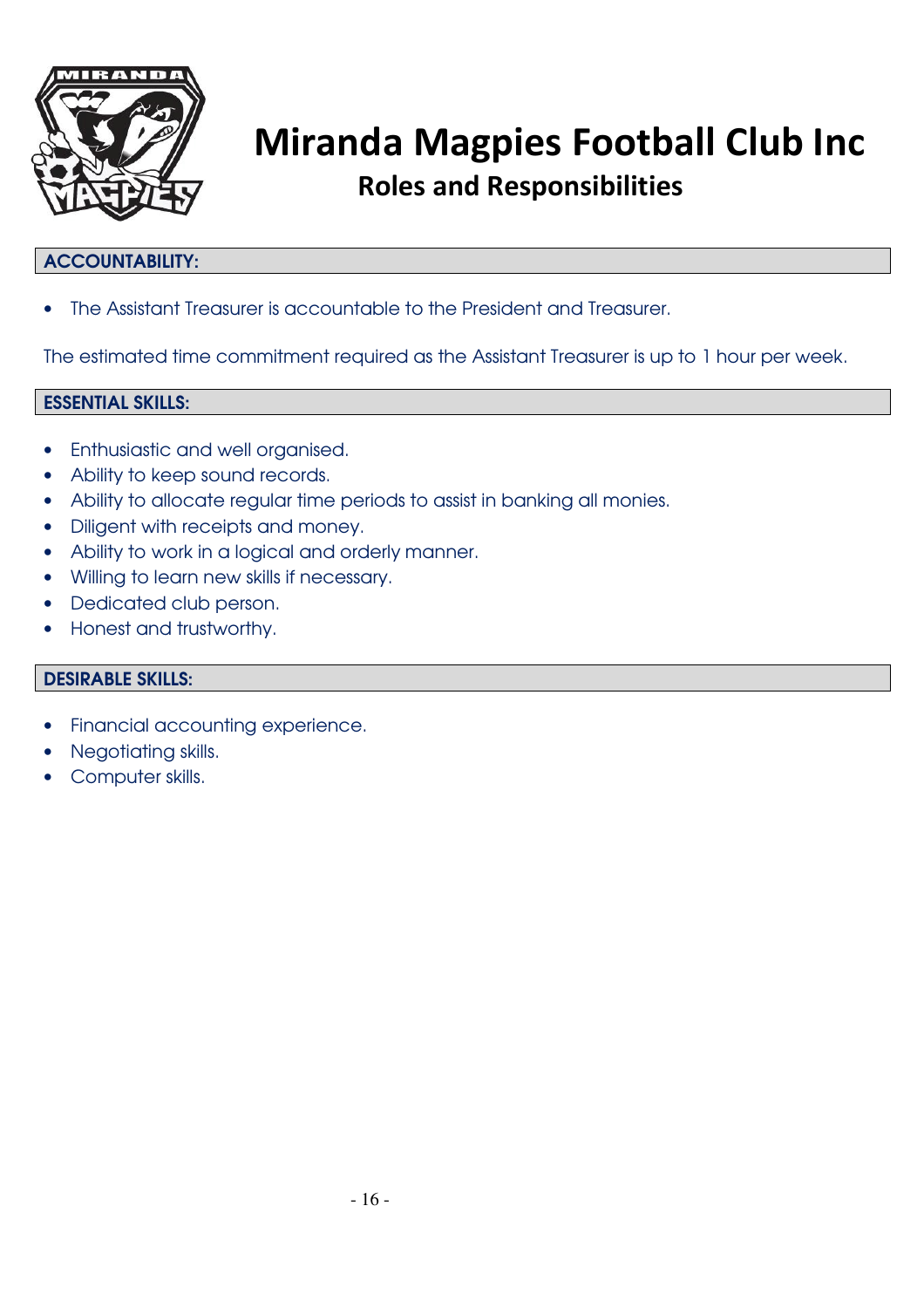

#### JOB TITLE:

#### Coaching Coordinator

#### OBJECTIVE:

To ensure that there is a suitably qualified coach for each team at the club.

#### RESPONSIBILITIES:

- Appoint coaches to teams throughout the club.
- Deliver Community Coaching courses as required.
- Recruit players from the club to assist in coaching roles.
- Delivery of coaching clinics for players and coaches as required.
- To liaise with the SSFA Football Manager if required
- To report at meetings and advise details of clinics arranged
- To seek coaching resources and to distribute throughout the club
- To liaise with and assist the club's registrars, age controllers and all coaches
- To assist in coordinating grading sessions for relevant age groups if required.
- To liaise with head coaches of other clubs if required.

#### RELATIONSHIPS:

- Reports to the President and General Committee.
- Work with SSFA Football Manager.
- Work with Small Sided Football Coaches and managers.
- Work with Age Coordinators to coordinate training sessions as required.

#### ACCOUNTABILITY:

- It is the responsibility to ensure each team has a coach in place who is qualified and suitable to coach that level team.
- Should report to the General Committee to ensure all members are aware of any upcoming coaching courses available etc.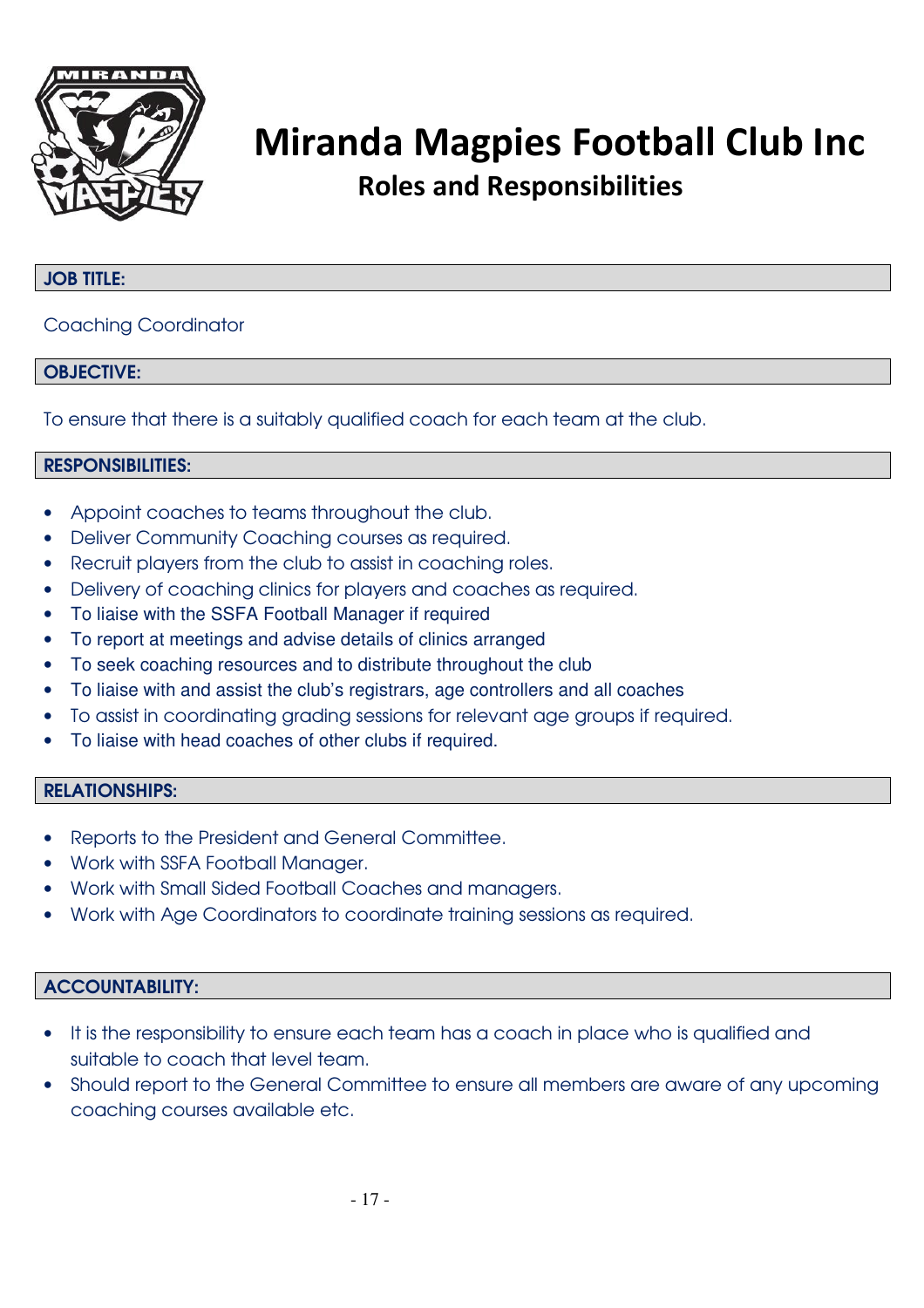

The estimated time commitment required as the Coaching Coordinator is up to 2-3 hours per week around peak periods such as the registration period and commencement of the season. Away from these times, it would decrease.

### ESSENTIAL SKILLS:

- Accredited to deliver Community Football coaching courses.
- Passionate and dedicated to promoting the club to the wider community.
- Willing to work with other coaches to share knowledge and assist with any problems / questions.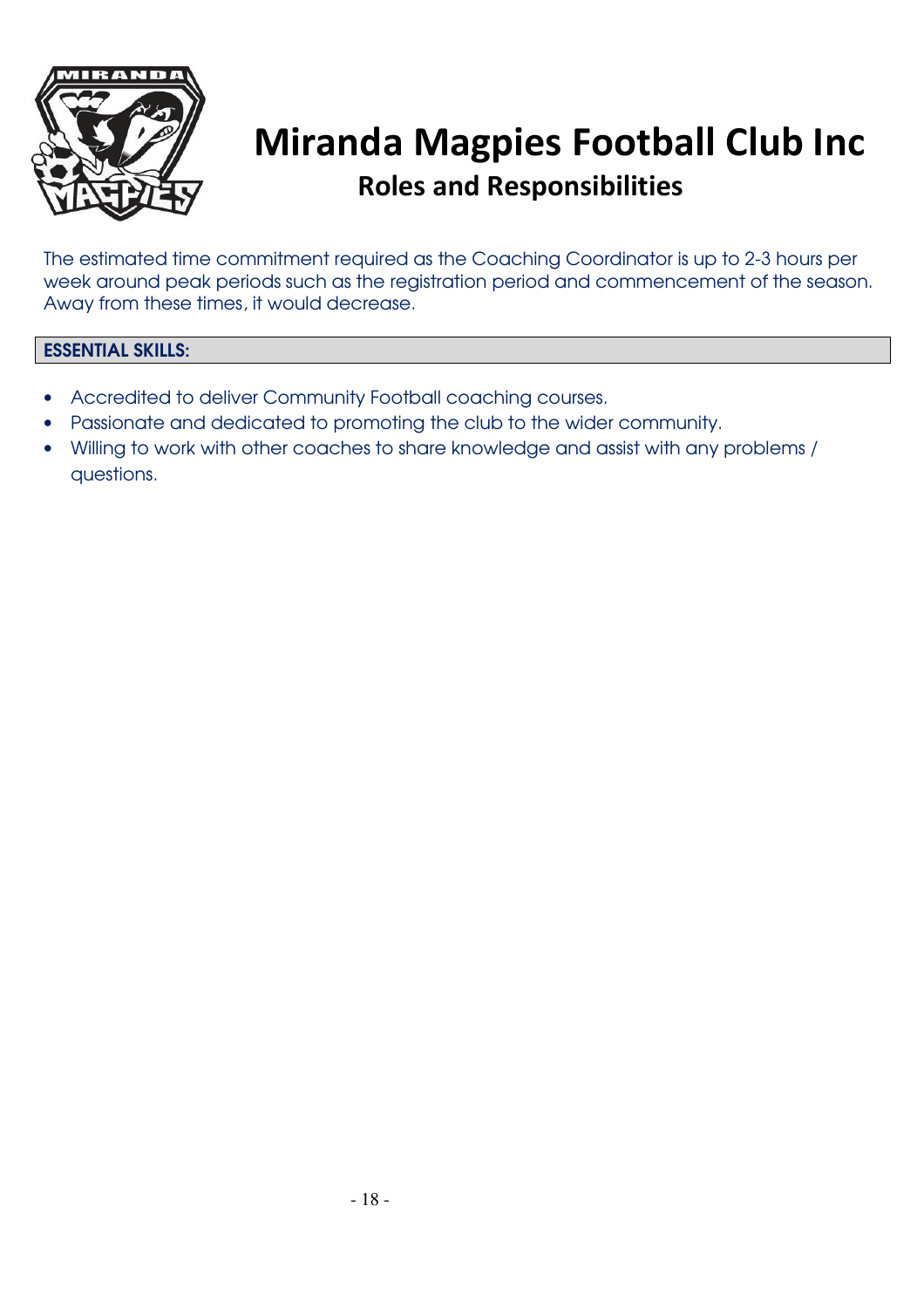

#### JOB TITLE:

#### **Registrar**

#### OBJECTIVE:

To manage and administer the club's membership in an effective and efficient manner. This includes close liaison with SSFA and Football NSW through the MyFootballClub database system.

#### RESPONSIBILITIES:

- Develop and maintain strategies for the ongoing expansion of the membership base of the club.
- Develop proposal for membership fees and arrangements for the ensuing season for consideration by the General Committee.
- Provide the committee with recommendations for improvements to systems and membership practices for consideration prior to the commencement of the New Year.
- Provide membership packages to all members, including life members.
- Ensure life members receive their memberships prior to the commencement of the season.
- Provide all members' details to the Secretary to maintain the club database.
- Attend and coordinate registration days.
- Liaise with and assist age coordinators.
- Assist with late registration of players
- Collect from the SSFA association, player cards and registration material that are provided by SSFA.
- Attend grading sessions, where required
- Conduct strategic meetings and provide training for all registration personnel
- Understand SSFA MyFootballClub system and attend 'System Training' session at the beginning of the season or as required by SSFA or the club.
- Liaise with SSFA as required to keep accurate club contact details (President, Secretary, Treasurer) using the MyFootballClub system.
- Implement Privacy Act regarding all membership information.
- Assist the club to promote and implement the self-registration option via MyFootballClub.
- Check club email address on a daily basis for updated Registration information.

•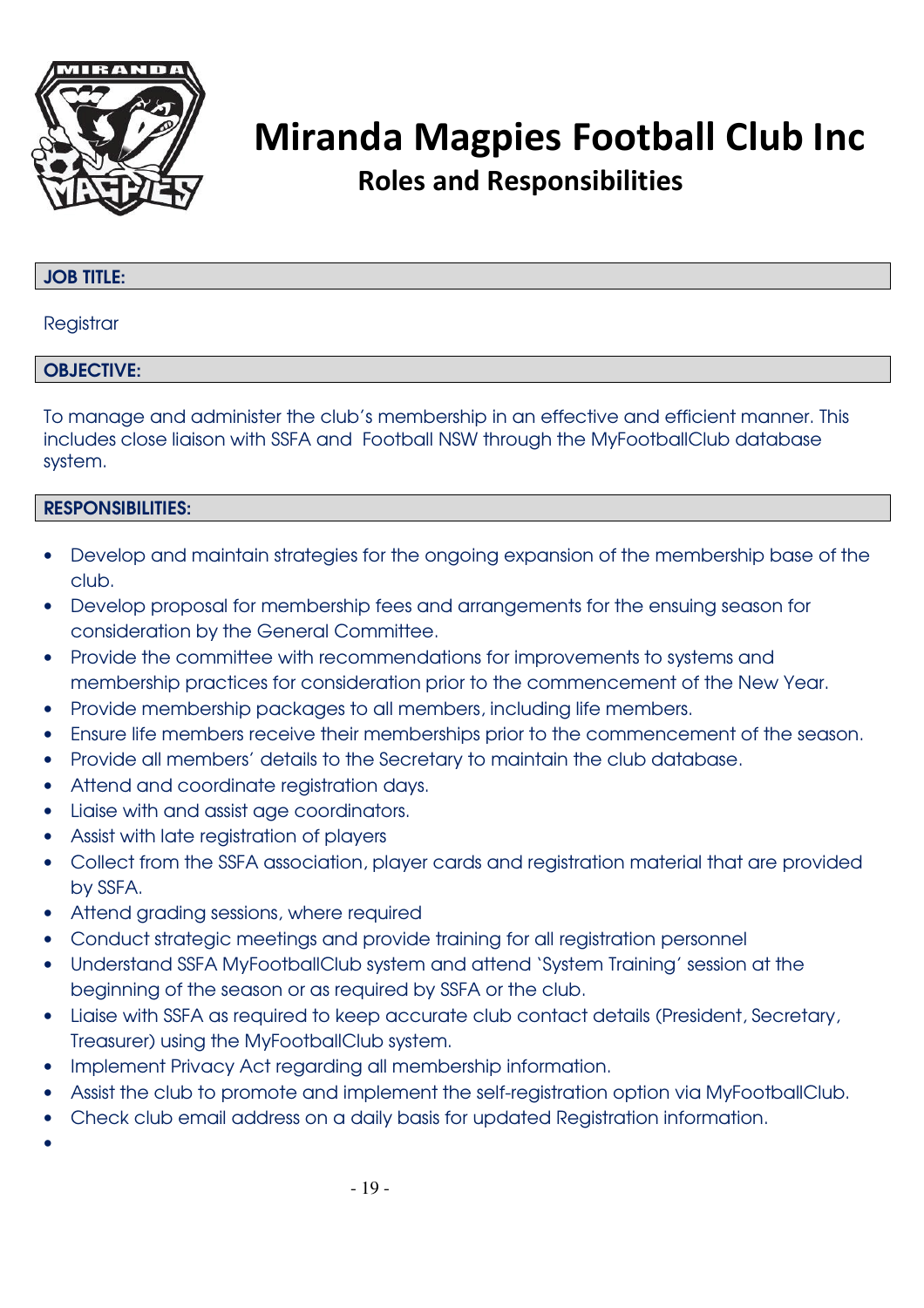

- Process registrations via MyFootballClub as required for members (players, volunteers, coaches etc).
- Maintain member details as required by MyFootballClub.

#### RELATIONSHIPS:

- The Registrar reports to the President, Secretary, Treasurer and General Committee.
- Liaises directly with SSFA staff
- Will have a close relationship with age coordinators, grading coordinator and MPIO.

#### ACCOUNTABILITY:

The Registrar is accountable to the President.

The estimated time commitment required as the Registrar is up to 2 hours per week. This will be increased at the beginning of the season.

#### ESSENTIAL SKILLS:

- Computer literate in the various Microsoft applications.
- Good communication skills.
- Passionate about the club and dedicated to improving club practices.
- Well organised and able to work under pressure, especially at the beginning of the season.
- Financial skills/knowledge.
- Report writing skills for General Committee reports.
- Knowledge of the club membership packages and external requirements (SSFA & FNSW membership fees etc).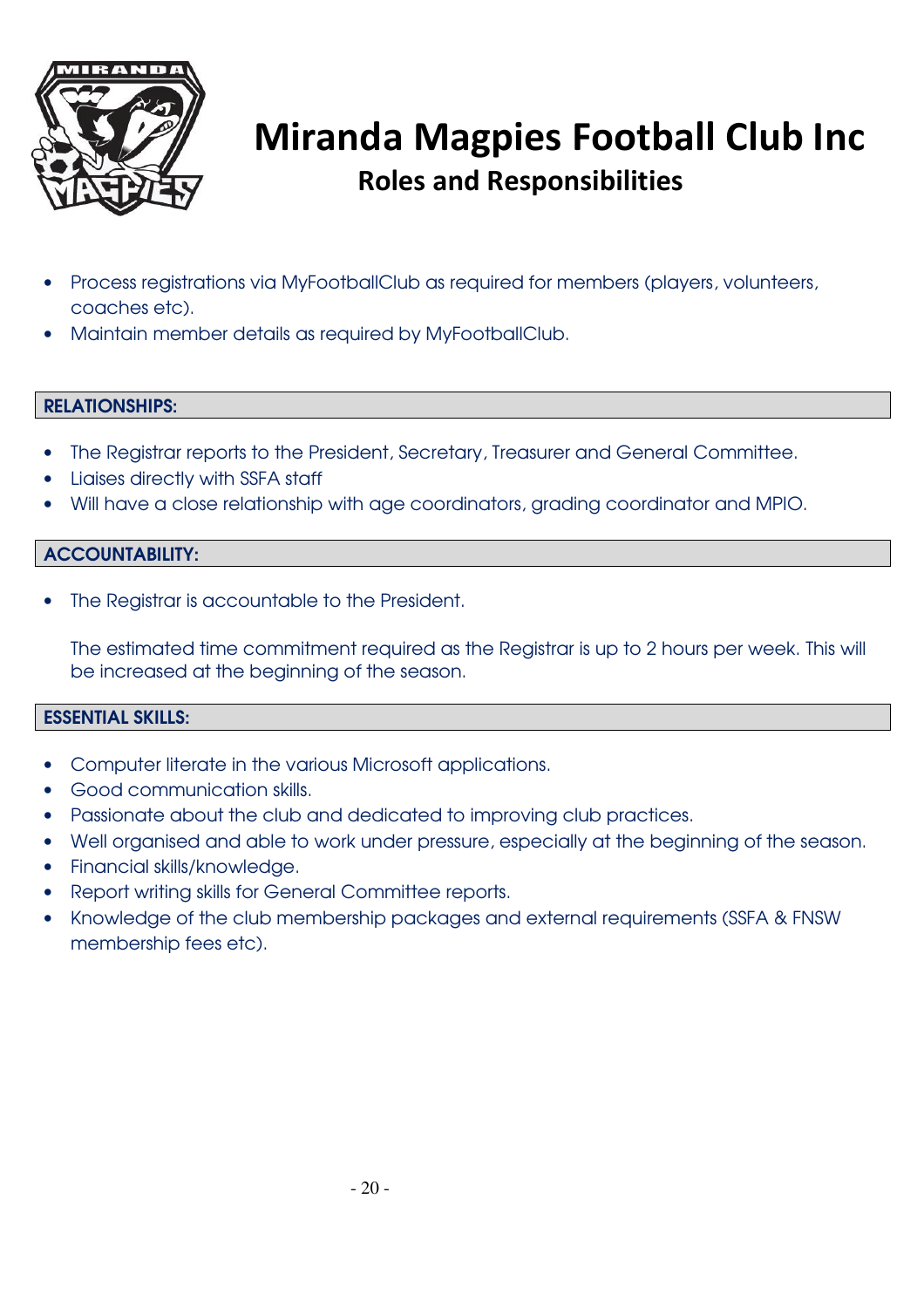

### JOB TITLE:

#### Age Coordinator

#### OBJECTIVE:

To manage and administer the club's membership charter and directive in an effective and efficient manner to the respective players, parents, coaches and managers of their age groups. This includes close liaison with the registrar, grading coordinator, and both secretary and competition secretary.

- Develop and maintain strategies for the ongoing expansion of the membership base of the club.
- Provide the committee with recommendations for improvements to systems and membership practices for consideration prior to the commencement of the New Year.
- Provide any changes of members' details to the registrar to maintain the club database.
- Attend and coordinate grading days.
- Liaise with club registrar and grading coordinator on your particular age group.
- Assist with late registration of players
- Collect from the SSFA association, player cards and registration material that are provided by SSFA.
- Coordinate the registration of players for your age teams with registrar, grading coordinator and player communications officer.
- Attend nominated grading days. You are required to facilitate grading session of your age group and assist grading coordinator and grading team. You are also required to assist other age coordinators on their grading sessions.
- Closely monitor the number of players registering in each age group. If sufficient players have registered in any age group, close off registrations and create a waiting list. If sufficient players register, another team would be created. Alternatively, additional players could be placed in the next older age group.
- To recruit coaches and managers and discuss the importance of the positions with all parents. New coaches will be requested to sit the coaching course which is funded by MMFC.
- Organise training days and times with coaches and managers.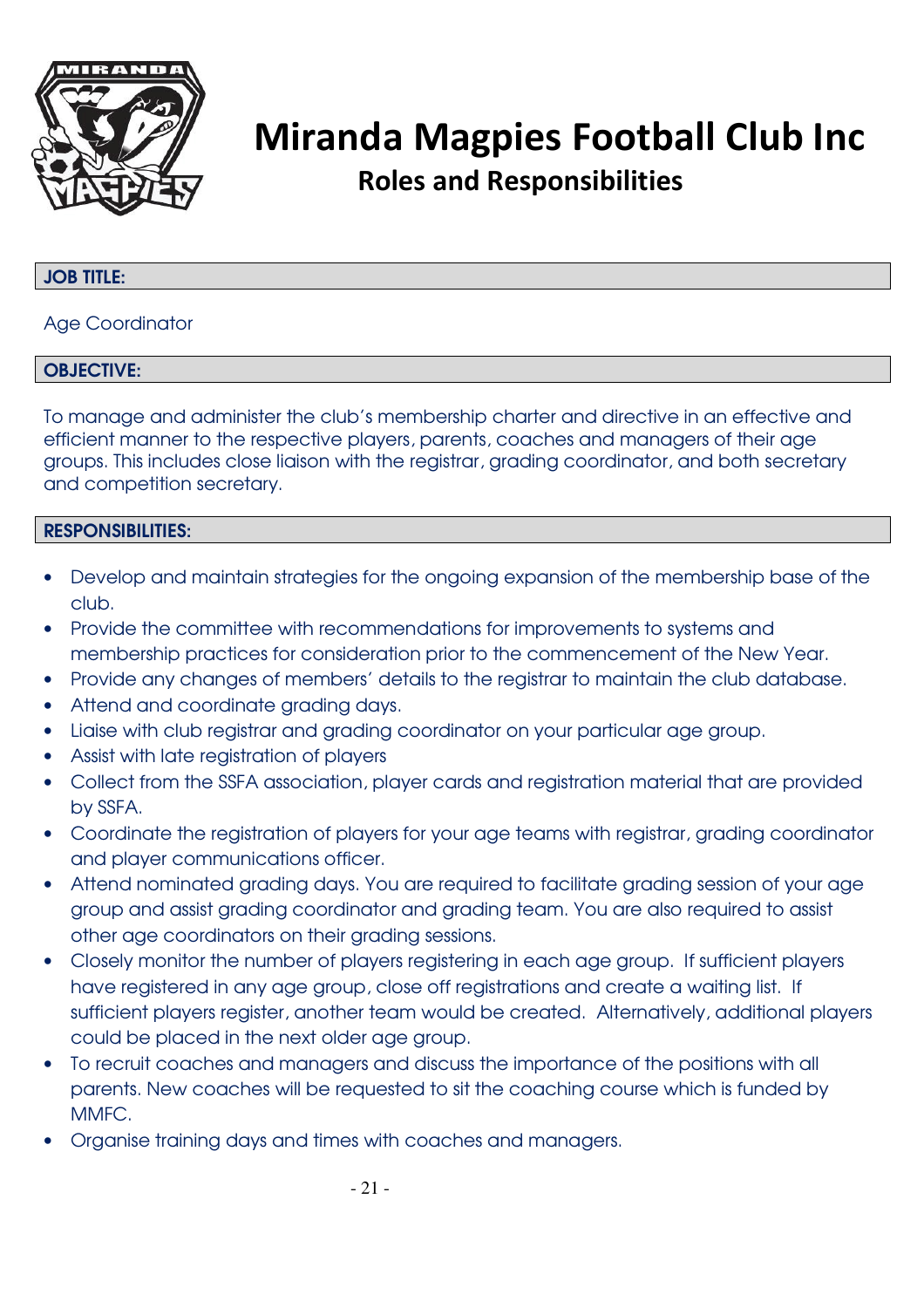

- Throughout the season you are the first point of contact for your coaches, managers & parents in your age group. Be available to answer questions or find answers for them
- Assist in registration days, photo days, presentation days and relevant Gala days
- Provide any assistance to Competition Secretary if required throughout the season
- Assist registrar in retrieving any information that is relevant towards player registrations
- Assist Child Protection Officer with Working with Children Checks for coaches and managers
- Ensure coach and managers are registered via MyFootballClub as required for members (players, volunteers, coaches etc).

#### RELATIONSHIPS:

- The Age Coordinator reports to the Registrar, Grading Coordinator, Secretary, Competition Secretary, Coaching Coordinator and General Committee.
- Will have a close relationship with coaches and managers and MPIO.

#### ACCOUNTABILITY:

The Age Coordinator is accountable to the Registrar.

The estimated time commitment required as an Age Coordinator is up to 2 hours per week. This will be increased at the beginning of the season.

#### ESSENTIAL SKILLS:

- Good communication skills.
- Passionate about the club and dedicated to improving club practices.
- Well organised and able to work under pressure, especially at the beginning of the season.
- Knowledge of the club membership numbers at any given time during the registration and team grading processes.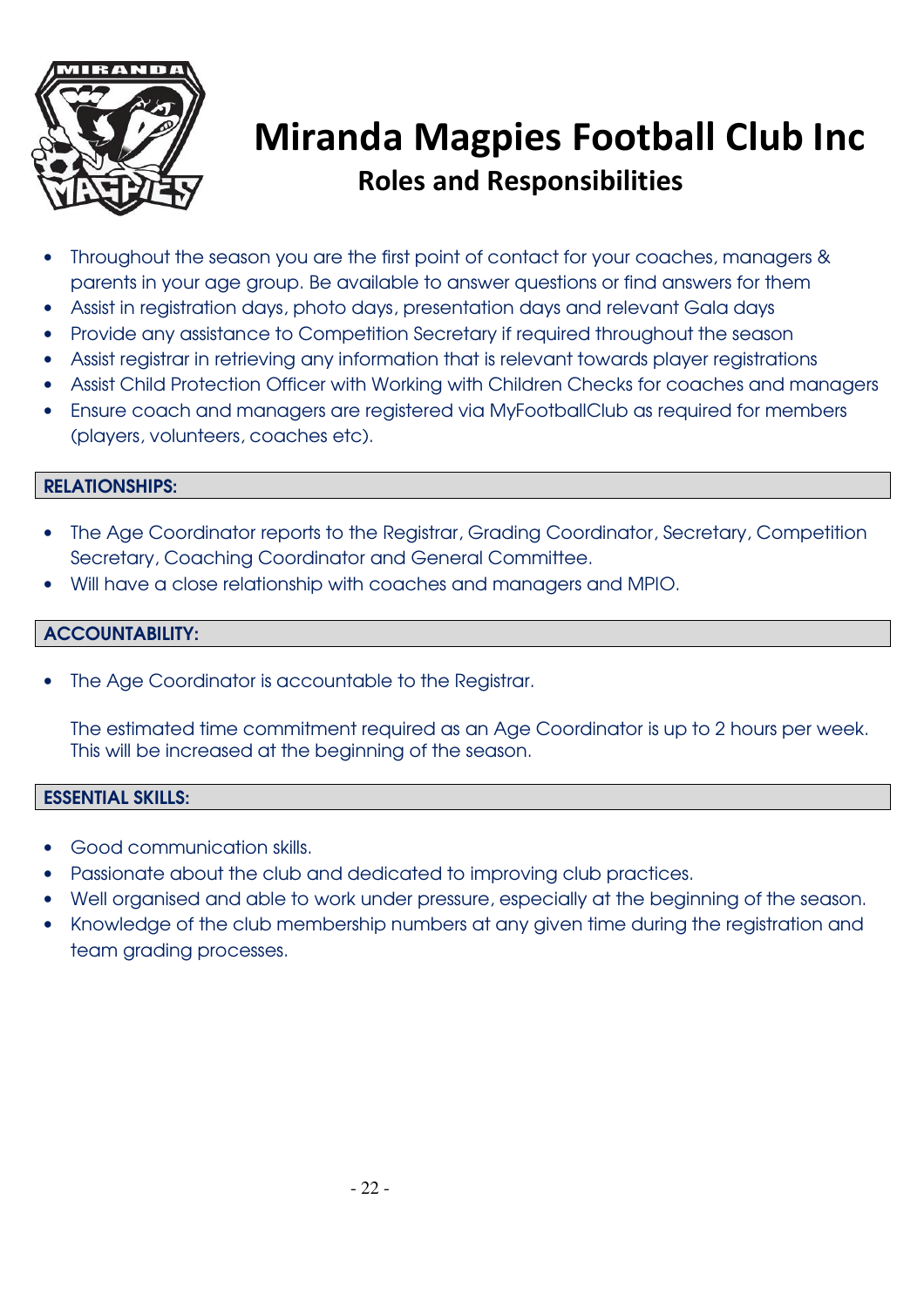

### **THE REFEREES LIAISON OFFICER**

**1**. To attend at all SSFA referee's meetings and discuss any aspects raised at committee meetings that requires attention.

**2**. To attend committee meetings and advise outcomes of matters raised at the referee's meetings, and all general information.

**3**. Advise the club of all home games without an appointed referee.

**4**. Establish a list of people who are prepared to referee home games, when necessary. Contact the necessary referees and arrange for their assistance with games without appointed referees.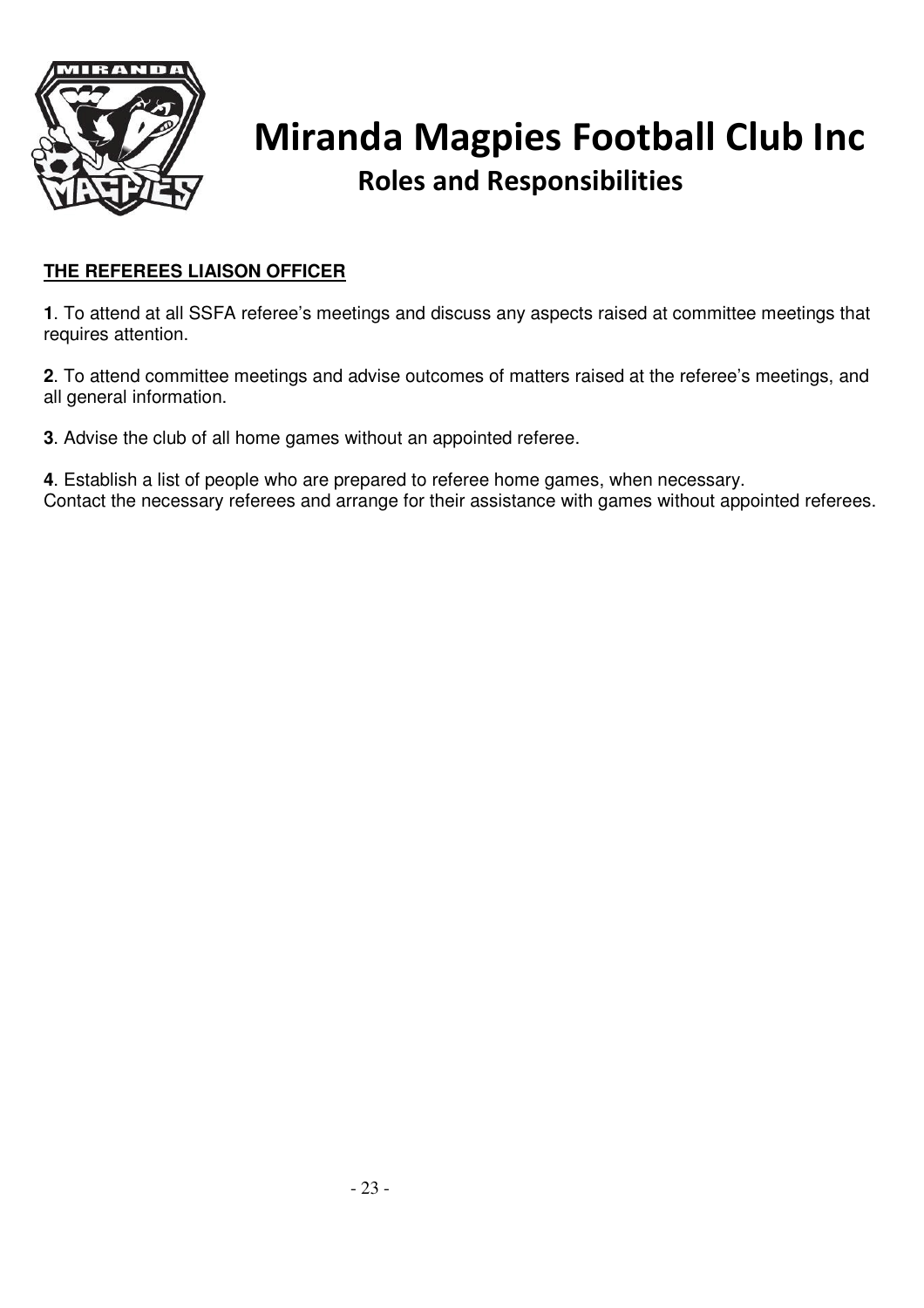

### **THE MINI ROO COORDINATOR**

**1**. Prior to the commencement of the competition, collect the names of the candidates who will be refereeing for the season.

**2**. Recruitment of all possible candidates.

**3**. Coordinate a training night and program to ensure every candidate is capable of refereeing and has the necessary understanding of the rules of the game along with strategies on coping with any with interference and or abuse.

**4**. Advise all candidates on how to deal with child abuse and the immediate assistance available to them, should they have a problem.

**5**. Make sure all Mini Roo referees are prepared with shirt, whistle, stop watch, pen and paper.

**6.** To attend to committee meetings to advise on outcomes and discuss requirements, assistance and any other aspects required for the smooth running of the Mini Roo referees for the season.

**7**. Set up a roster for the season.

**8**. Ensure payments for referees are carried out and invoice for the Treasurer is provided.

**9**. Inspect referee performances and provide further training if required, act as a mentor for all referees

**10**. Attend SSFA Mini Roo coordinator meetings as required.

**11**. Investigate all complaints or reports of coaches, managers or parents that may have breached their respective code of conduct. Advise executive and Child Protection Officer of the incident for possible further action.

**12.** Educate Mini Roo coaches and managers on their code of conduct and behaviour on the sideline.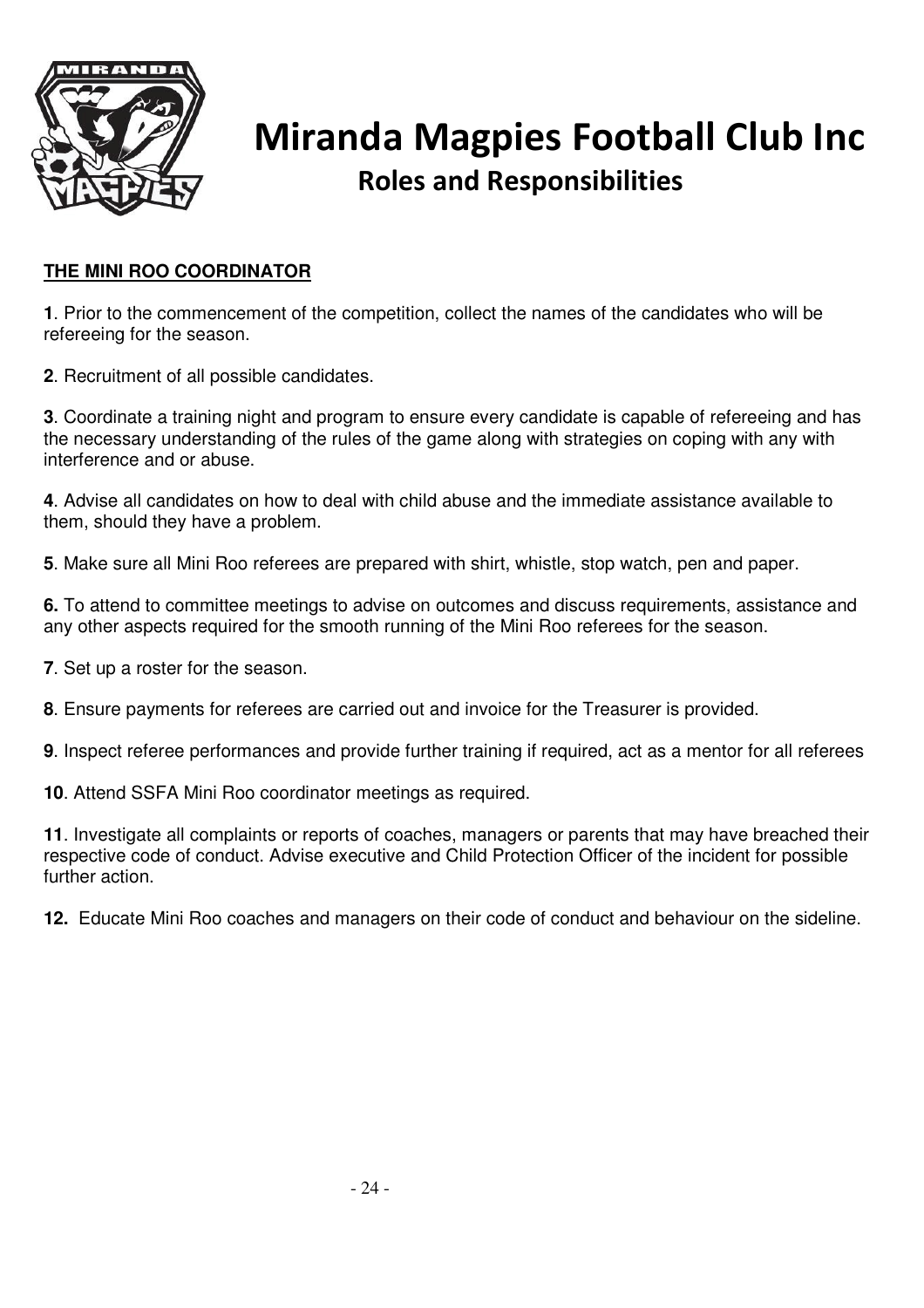

### **ROLES AND RESPONSIBILITIES OF THE UNIFORM / MERCHANDISE OFFICER**

- **1**. Liaise with uniform and merchandise suppliers.
- **2**. Order uniforms and merchandise when required
- **3**. Attend all registration days
- **4**. Maintain stock of merchandise ensuring that it style is up to date.
- **5**. Keep stock take records and sales records of both uniforms and merchandise.
- **6.** Organise the numbering process of jerseys.
- **7.** Coordinate all merchandise sales drives.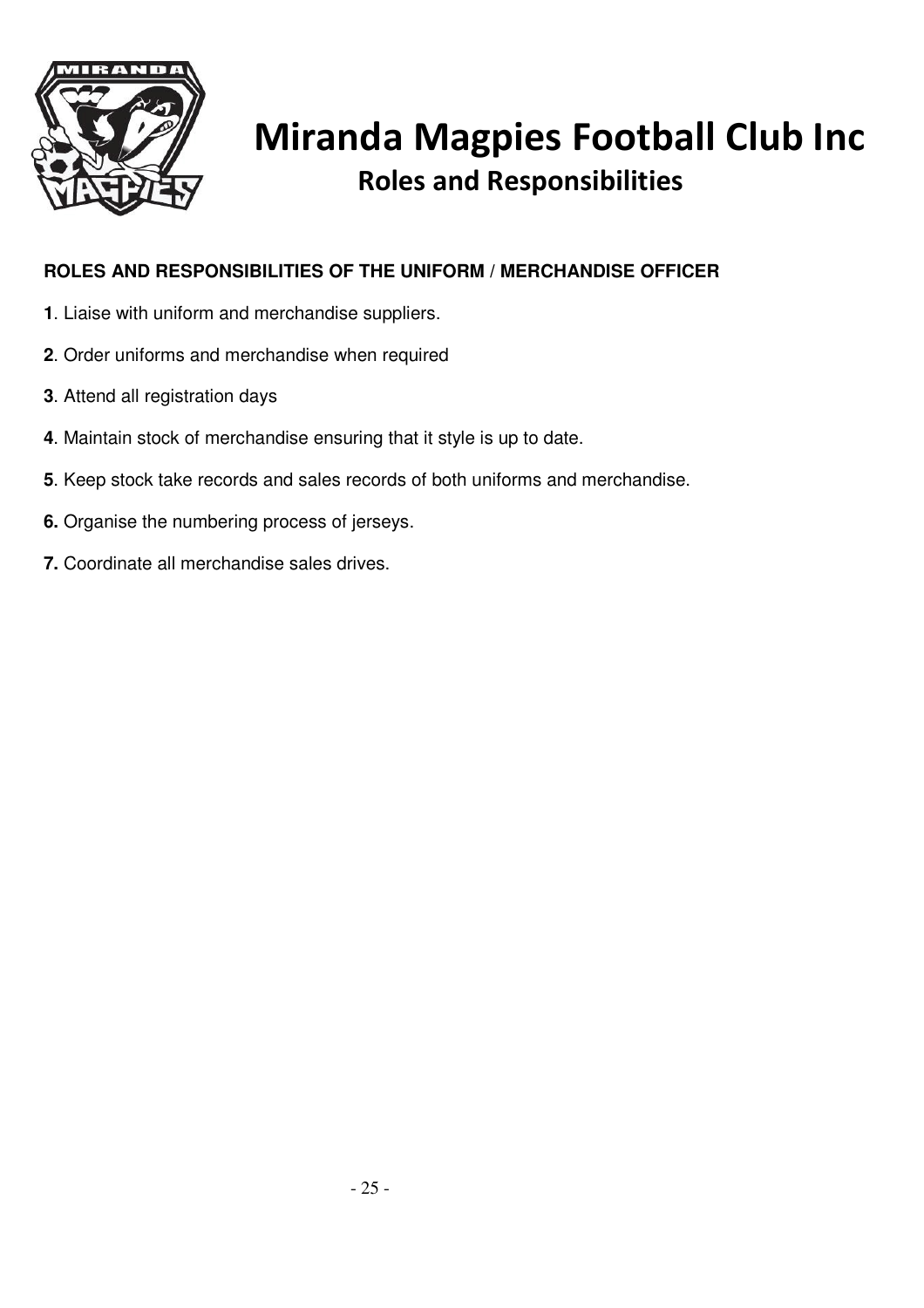

### **ROLES AND RESPONSIBILITIES OF THE GRADING COORDINATOR**

- **1**. Oversee grading for all players, male and female, FROM U/6 through to and including U18's.
- **2**. Liaise with the age coordinators, for assistance with numbers of players and placement in a team.
- **3**. Liaise with the club's committee to plan a grading blueprint, including grading policy, grading procedures, also including grading day calendar.
- **4**. Coordinate all grading sessions, where required.
- **5**. Liaise with age coordinators, coaches and managers, players and parents on grading issues.
- **6.** To oversee player assessment, from coaches and managers at the end of each season.

**Attendance** – Attend 50% monthly general committee meetings, attendance required January to May.

- Attend strategic meetings for registration, grading and coach's and managers meeting.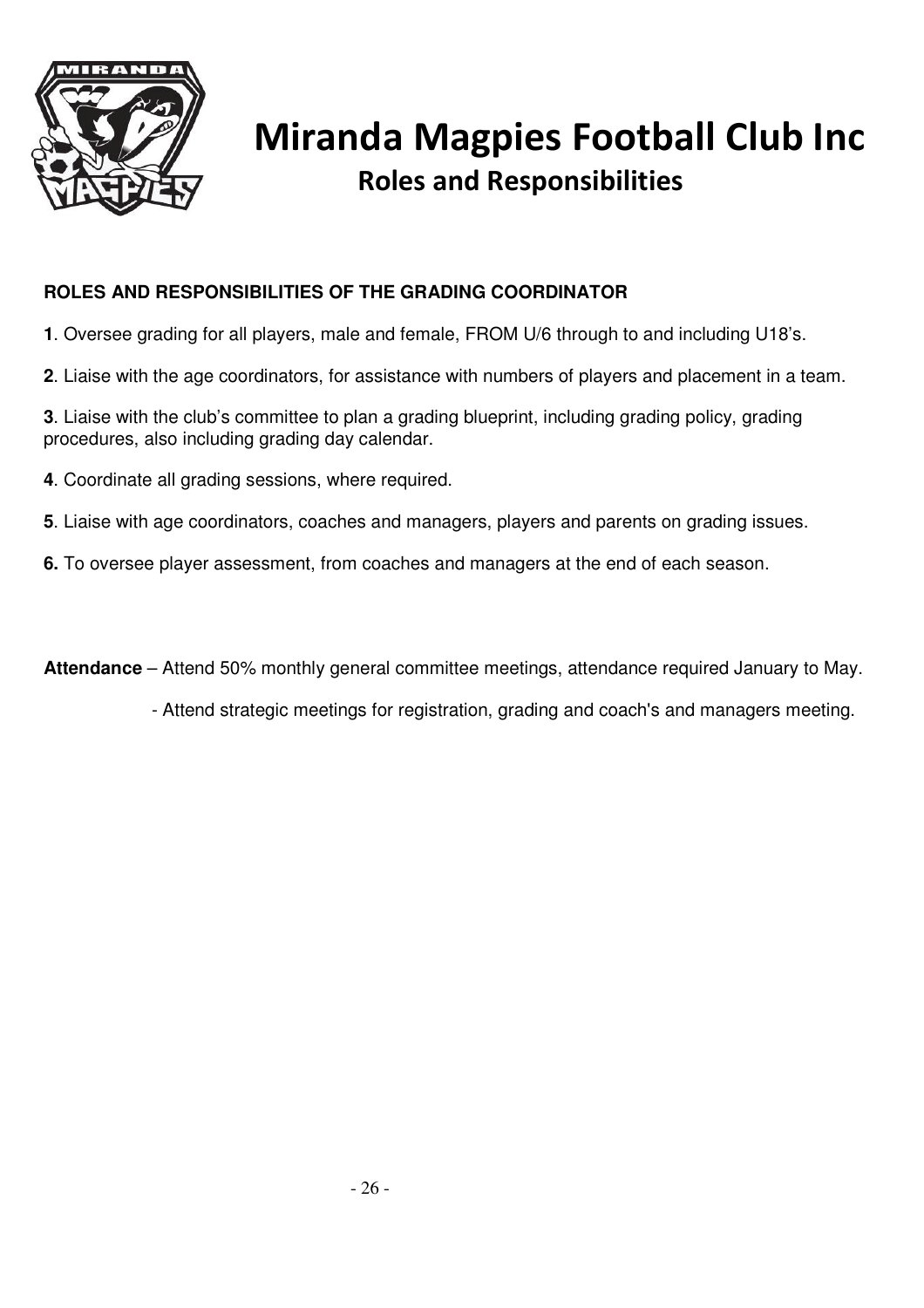

### **ROLES AND RESPONSIBILITIES OF THE EVENTS MANAGER**

- **1**. Coordinate and help recruit members for social committee.
- **2**. Organise social / fundraising events as necessary
- **3**. Liaise with committee and report on progress of functions.
- **4**. Coordinate the social committee for the staging of Junior and Senior Presentations.
- **5**. Coordinate AGM after party including the organising of catering for the night.
- **6**. Book appropriate venues for functions, as required.

**Attendance** – 50% of general meetings.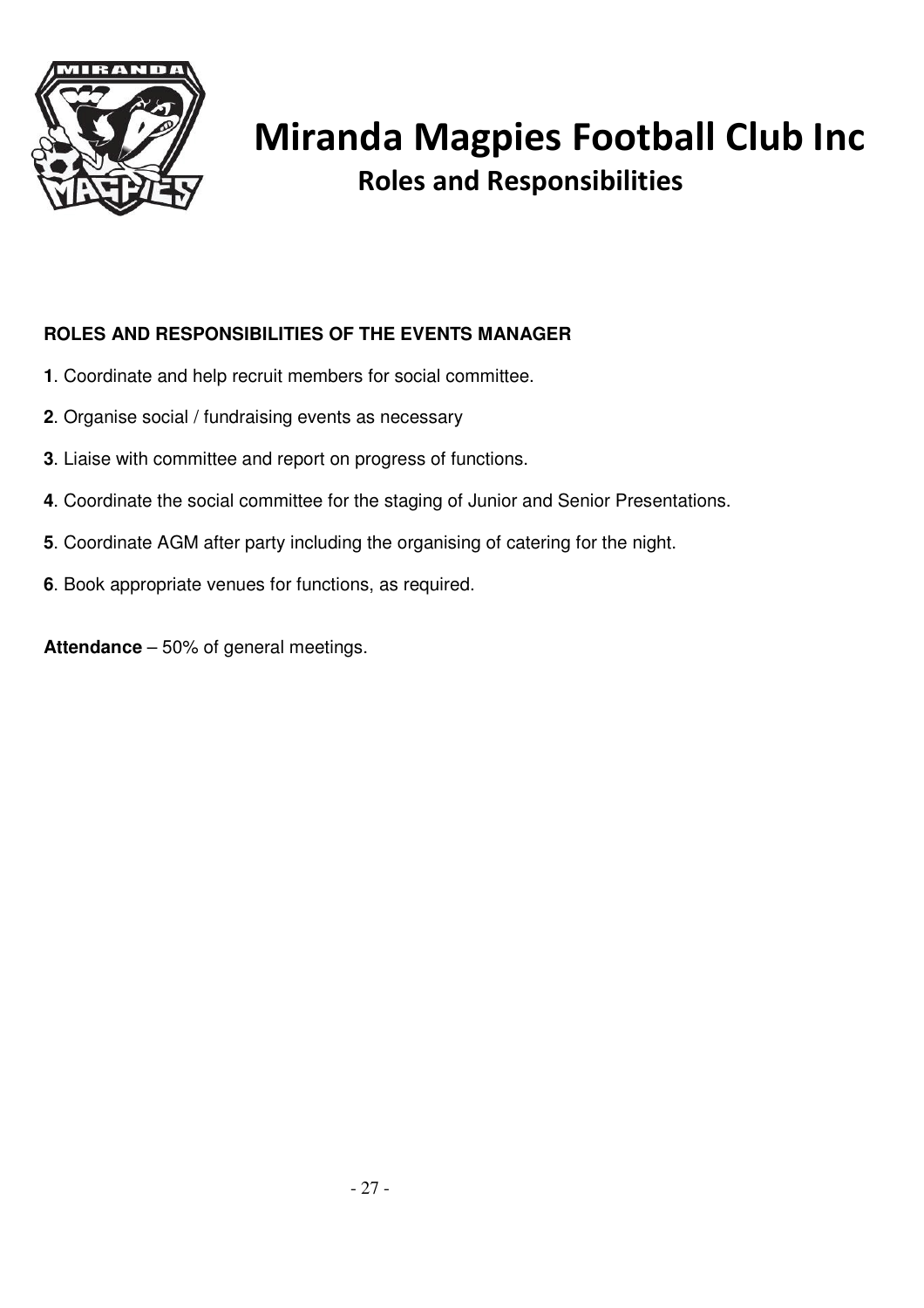

.

# Miranda Magpies Football Club Inc Roles and Responsibilities

To purchase and coordinate the equipment necessary and provide to teams at the start and during the season.

- **4**. Allocate and manage the weekly canteen and ground control duty roster.
- **5**. Hall booking coordination for wet weather training.
- **6**. Coordinate team photo days.
- **7.** Liaise and apply to OLGR for Liquor License.
- **8.** Liaise with ground control and duty officer to ensure all equipment and facilities (including posts, flags, nets, line markers, keys, etc.) Are maintained and in good order.

Coordinate club sponsorship by maintaining existing relationships and explore further opportunities

Manage the allocation and return of the alternate strips.

**3**. To act as Game Day Operations Manager, and oversee all facets of game day operations. Be the "Go-To" person for Duty Officer, Canteen Manager and Set Up Crew.

**4**. Oversee and provide assistance to Mini Roo Coordinator and Referee Coordinator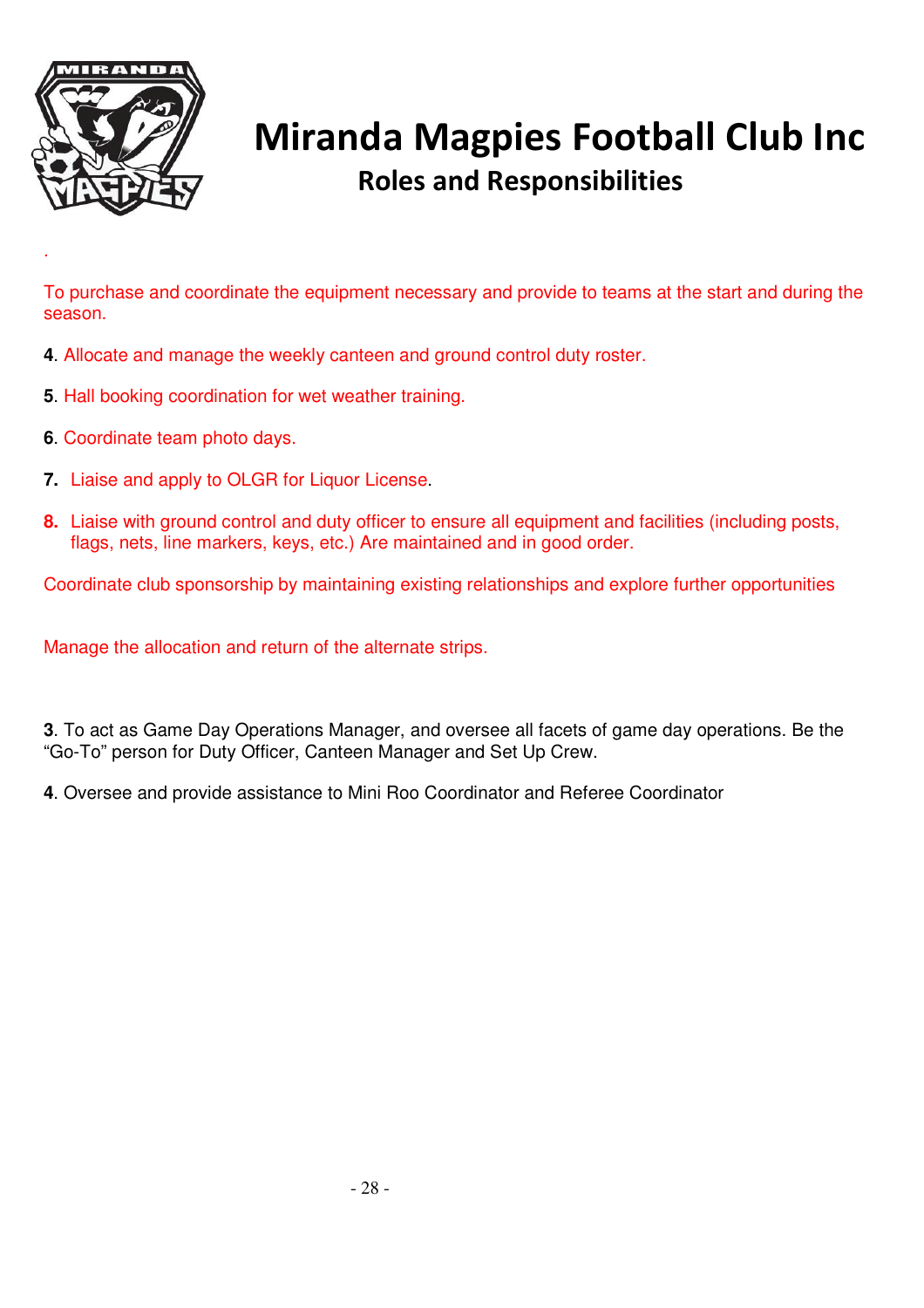

#### JOB TITLE:

General Committee Member

#### OBJECTIVE:

To provide support to the President, Secretary and other General Committee members to ensure the efficient operation of the club.

#### RESPONSIBILITIES:

- Assist the President and Secretary in their duties as required.
- Undertake tasks at the request of the President or General Committee.
- Attend monthly club committee meetings.
- Participate in discussion and decision making of the committee.
- Look after a specific portfolio. (Marketing, Sponsorship, Events etc.)

#### RELATIONSHIPS:

- Reports to the President and General Committee.
- Liaises with various external stakeholders depending on club portfolio.

#### ACCOUNTABILITY:

- General Committee members are accountable to the President and General Committee.
- Must seek ratification from the President and General Committee prior to committing the club to any financial expenditure or action.
- Provide a report of their portfolio for each committee meeting.

#### ESSENTIAL SKILLS:

- Dedicated club person
- Ability to provide calculated opinion in group discussions at committee meetings.
- Outgoing personality.
- Effective communicator.